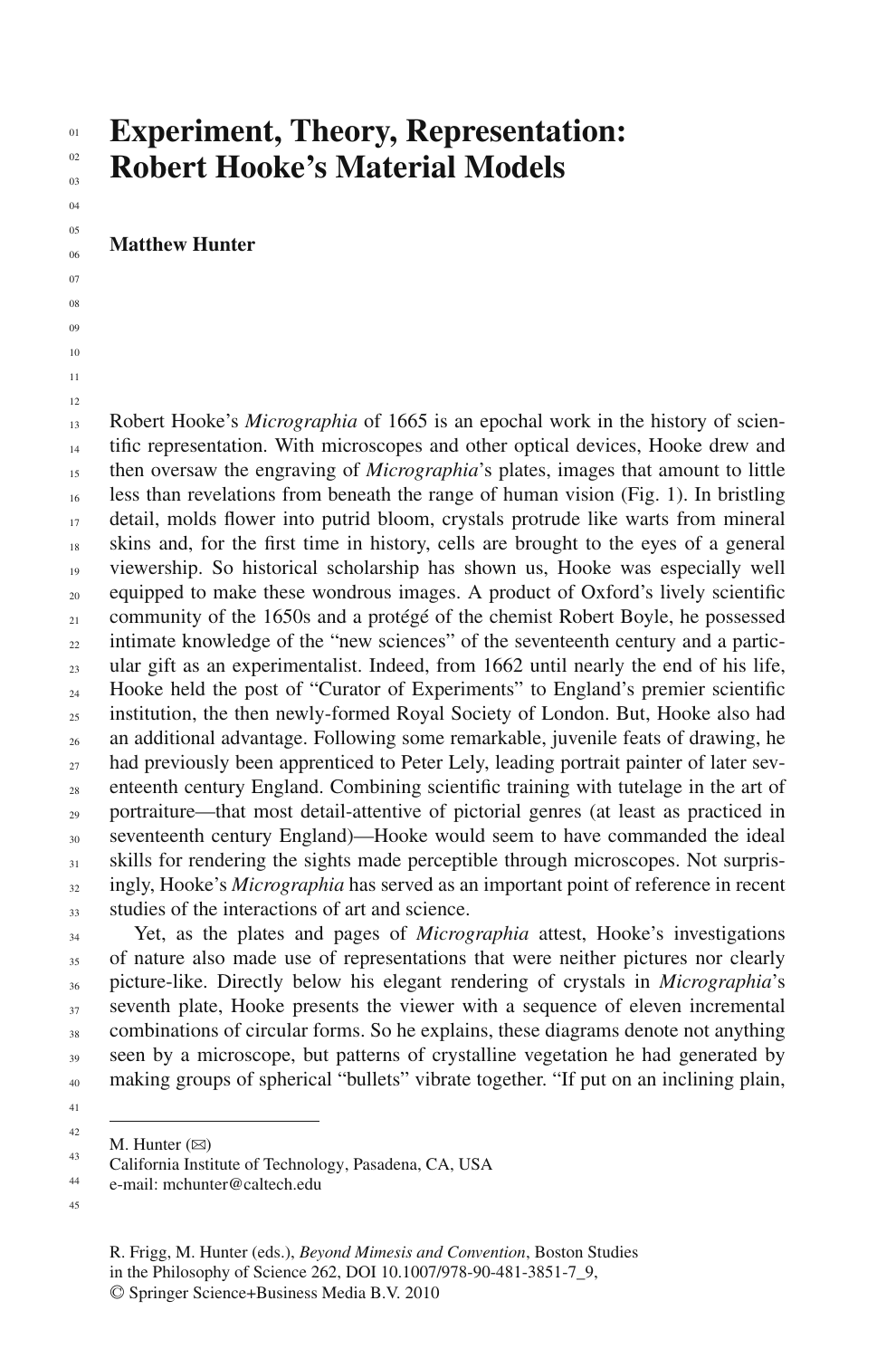<span id="page-1-0"></span>

**Fig. 1** Magnified mineral crystals and crystalline substructures from Robert Hooke, *Micrographia* (London: Jo. Martyn and Ja. Allestry, 1665), Scheme VII. This item is reproduced by permission of *The Huntington Library, San Marino, California*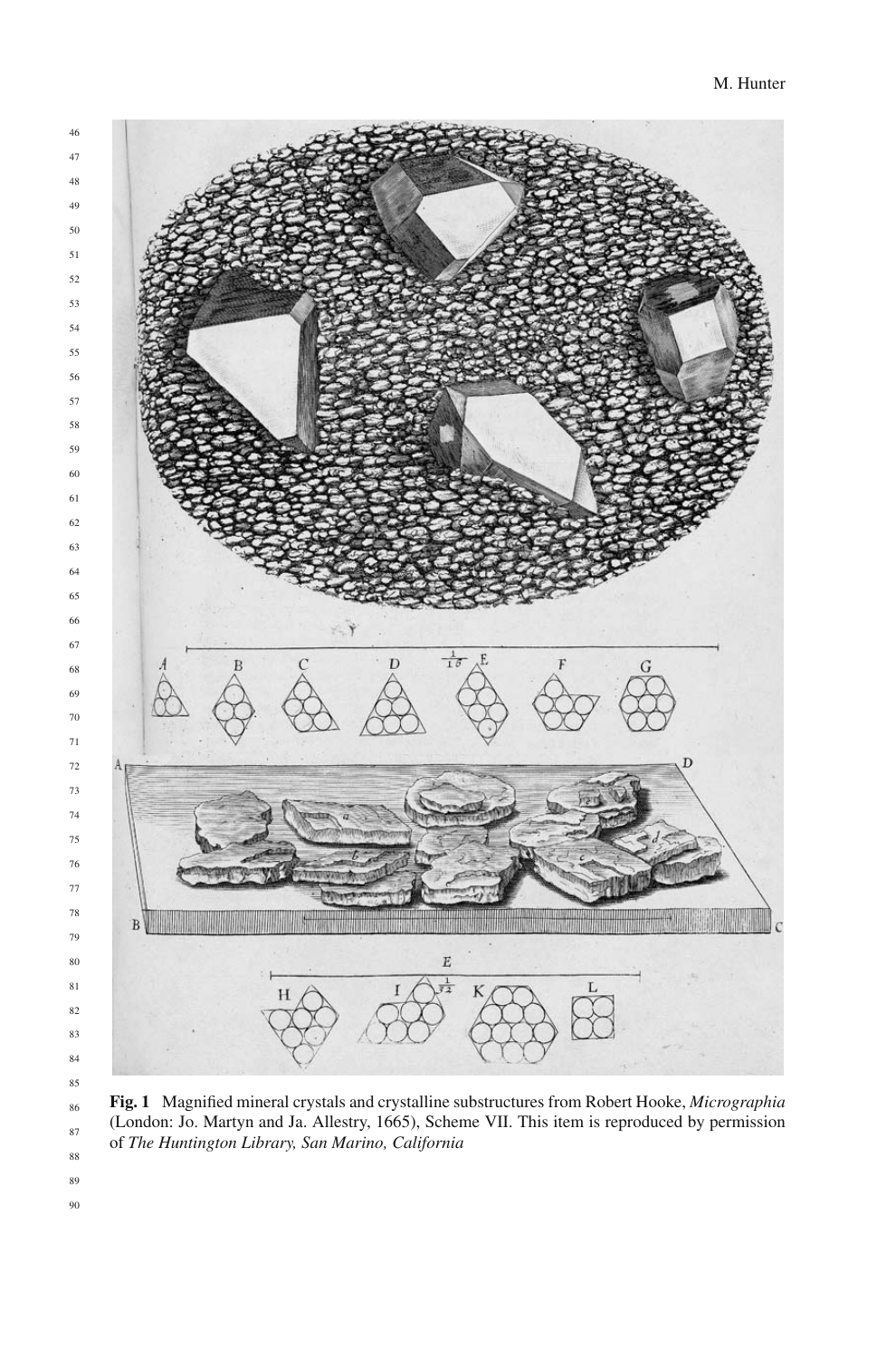<span id="page-2-0"></span>

 **Fig. 2** Visible aspect and anatomy of comets from Robert Hooke, *Lectures and Collections* (London: Printed for J. Martyn, 1678), Table 1. This item is reproduced by permission of *The Huntington Library, San Marino, California*

 so that they may run together", Hooke claimed, these bullets would "naturally run into a triangular order, composing all the variety of figures that can be imagin'd to be made out of aequilateral triangles" (1665, 85). A little over a decade later, Hooke published a treatise on a comet that had appeared over Northern Europe in the spring of 1677 (Fig. [2\)](#page-2-0). Variously representing the comet's flight in accompanying prints, Hooke again detailed an action by which the meteoric object could be known. The reader is to suspend a wax ball covered with iron filings into a long beaker that has been filled with a solution of diluted sulfuric acid. Thus, Hooke proclaims, "you may plainly observe a perfect representation of the Head, Halo, and Beard [or tail] of the Comet" (1678a, 31).

 What are these actions that Hooke proposes with agitated bullets and balls of wax in acid? How do these procedures, which are ubiquitous in Hooke's enterprise but rarely analyzed in historical studies, relate to his graphic representations? And what might art historians or philosophers of science learn from them?

 By focusing upon these two particular cases from Robert Hooke's oeuvre, this essay aims to pursue a broader problem. That is, I suggest how researchers in the humanities and social sciences might learn from recent work in analytic philosophy of science to reconsider practices of representation shared between art and science. The time is particularly ripe for such rethinking. As philosophers in the analytic tradition have begun to look to the arts to understand the complexities of representations used in science, so art historians have increasingly sought to examine images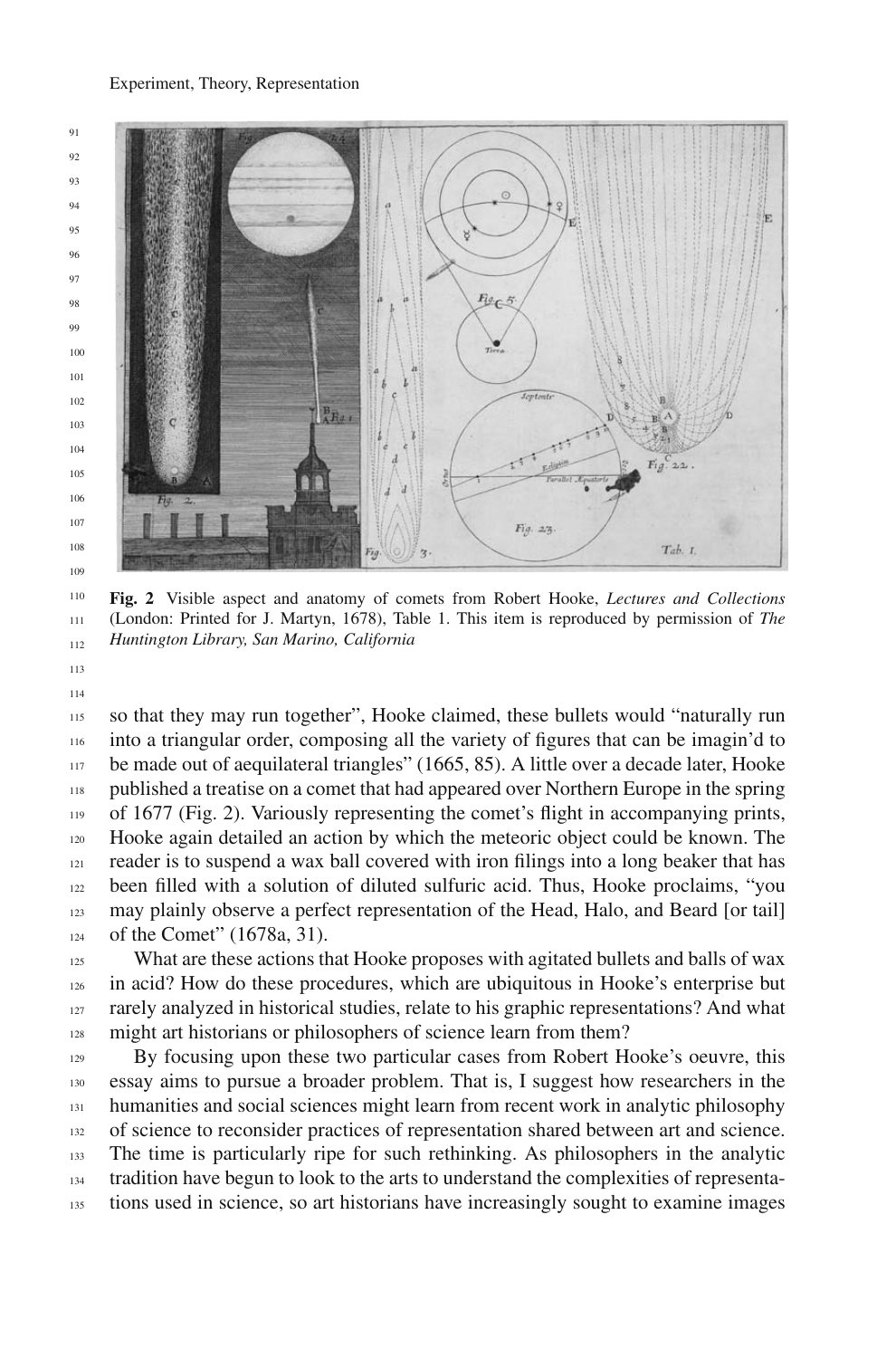136 137 138 139 140 141 142 143 144 made beyond the boundaries of the Western artistic tradition, especially those visual practices generated by the sciences. Nonetheless, for studies of the early modern period (ca. 1400–1800), the art of painting and modes of depiction proper to it have continued to guide thinking about representation. Spurred by the remarkably naturalistic feats of depiction that began to appear in early fifteenth century Florence and Bruges, researchers have sought to identify profound shifts in the orders of scientific knowledge embodied therein. As one recent scholar has asked: "Why did naturalism in painting arise with the new science? What was the relationship between artistic and scientific representations of nature in early modern Europe?" (Smith [2004,](#page-26-0) viii).

145 146 147 148 149 150 151 152 153 154 155 156 157 158 159 160 161 Address to such questions has certainly advanced our understanding of the vital cross-pollinations between pictorial art and empirical science in early modern Europe. Significant work in art history, for example, has demonstrated how—from Leon Battista Alberti's "rationalization of sight" to Vesalius' anatomies and on to Galileo's studies of the moon—representational techniques generated by early modern painters materially advanced techniques of scientific illustration and investigation (Ivins [1938,](#page-25-0) Pächt [1950,](#page-26-1) Panofsky [1962,](#page-26-2) Edgerton [1984,](#page-23-0) Bredekamp [2000\)](#page-23-1). A reciprocal strain of historical study has explored how optical sciences and instruments informed the naturalistic turns of painting in Renaissance and Baroque Europe (Lindberg [1976,](#page-25-1) Steadman [2002,](#page-26-3) Kemp [1990,](#page-25-2) Hockney [2001\)](#page-24-0). And more recent, interdisciplinary literature aligned with "science studies" has emphasized how the mimetic naturalism exemplified in early modern painting might be seen as a general model for the aspirations of the emergent natural sciences. "The picture in general, and painting in particular", so one such study has claimed, "*...* emerges as a dominant paradigm for the whole system of modes of representation constitutive of early modern philosophy, religion and science as well as literary or aesthetic culture" (Braider [2004,](#page-23-2) 46).

162 163 164 165 166 167 168 169 170 171 172 173 174 175 176 177 Robert Hooke has figured significantly in the formulation of these positions. In a hugely influential work from 1983, art historian Svetlana Alpers [\(1983\)](#page-23-3) cast Hooke as a leading exemplar of the "descriptive impulse"—the penchant for the detailattentive, naturalistic "picturing" of appearances—that she identified in the still-life and genre paintings of Dutch art, and ascribed generally to the science and culture of seventeenth century Northern Europe. Posed by Alpers as a heuristic corrective for viewing the Northern European pictorial tradition outside of the hegemonic standards of Italian art, descriptive picturing has itself become a norm. Especially in studies of the early modern period, talk of copying or picturing nature has become paradigmatic for discussions of representation in scientific contexts (Shapin and Schaffer [1985,](#page-26-4) Ogilvie  $2006$ .<sup>1</sup> In turn, this apparent sympathy of aims between artistic and scientific representation has given a new encouragement to studies of art in Hooke's native Britain. Increasingly, researchers have looked to the Royal Society, and to Hooke specifically, for sources of an empirical bent that can be traced into the rising tradition of eighteenth century British painters such as William Hogarth and John Constable (Bermingham [2000,](#page-23-4) Gibson-Wood [2000\)](#page-24-1). If artistic

<span id="page-3-0"></span><sup>180</sup> <sup>1</sup> Interesting variations upon this direction are Freedberg [\(2002\)](#page-24-2) and Daston and Galison (2007).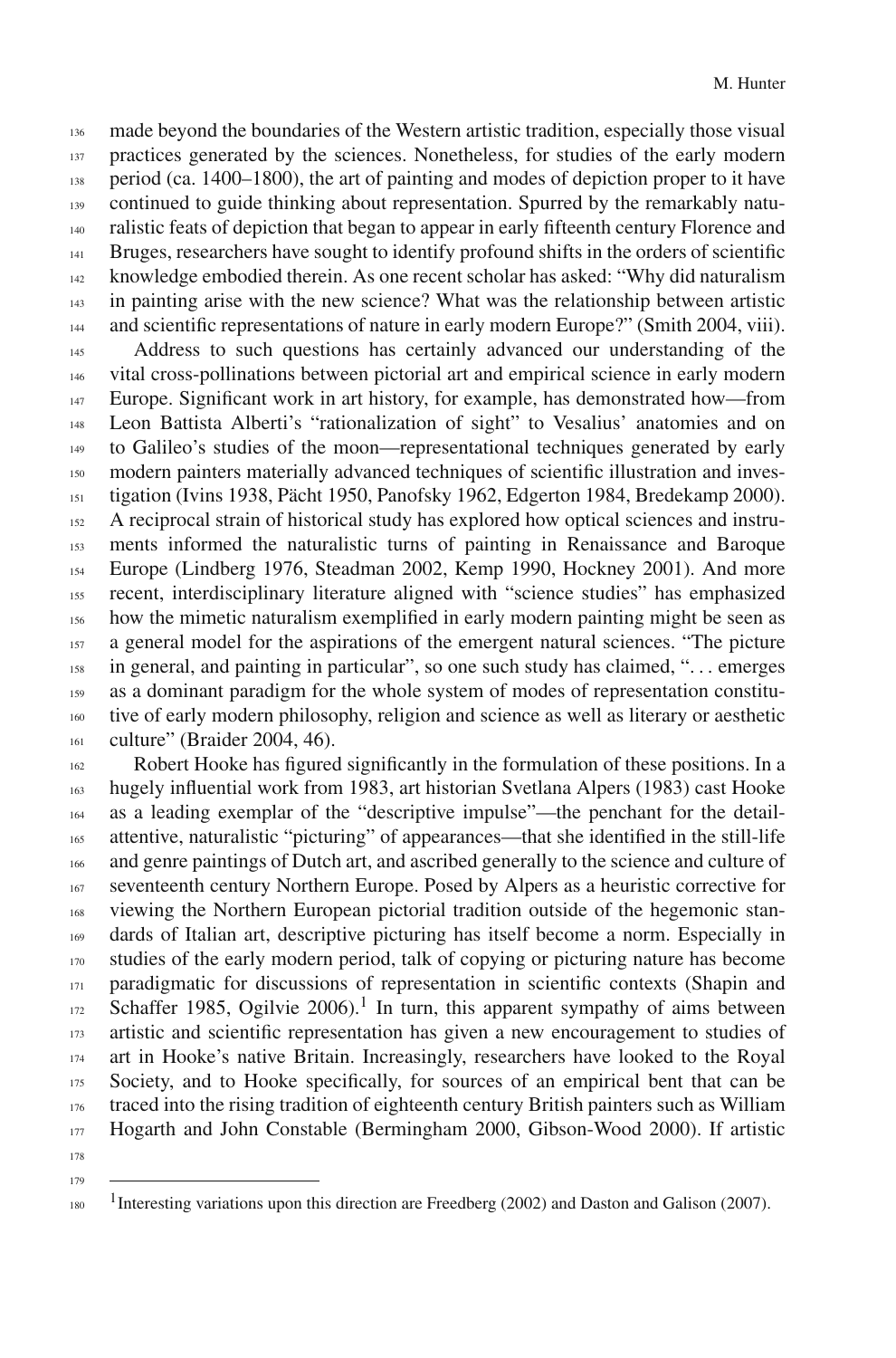181 182 183 training informed the gaze of scientists like Hooke, this story suggests, so their empirical ethos should be seen as underpinning the pictorial achievements of the Enlightenment.

184 185 186 187 188 189 190 191 192 The objective of this essay is neither to take issue with these readings nor to re-stage old debates over the adequacy of Alpers' notion of "description" for understanding early modern painting (de Jongh [1984,](#page-25-3) Marin [1986\)](#page-25-4). Indeed, if my point of departure is to ask whether this approach offers compelling terms for understanding the material models of Robert Hooke, my argument aims to complement the broader rethinking of art in later Baroque Britain. I do so by showing how recent philosophy of science enables us to apprehend the representational sophistication and sheer imaginative virtuosity of Hooke, Christopher Wren and their colleagues in the early Royal Society with new clarity and vigor.

193 194 195 196 197 198 199 200 201 202 203 204  $205$ 206 207 208 209 210 211 212 213 214 215 216 217 218 219 220 221 Certainly, there is enough in Hooke's work to encourage the reading already available to humanities-based scholarship. Beyond his apprenticeship to the Netherlandish painter Lely, Hooke was a keen advocate of accurate representation whose scientific writings deploy various concepts from the "mimeticist tradition" (Halliwell [2002\)](#page-24-3). Nonetheless, recent historical research has identified two important reasons for reconsidering this dominance of the pictorial. The first reason is a matter of focus. As historians of the built environment have shown, Royal Society Fellows like Hooke and Wren simply produced a huge body of visual work that was not pictorial. Central agents in the rebuilding of London after the fire of 1666, their collective endeavors like engineering the dome of St. Paul's Cathedral or designing telescopic observatories and mental hospitals are fascinating intersections of artistic and scientific endeavor; but they have little obvious relationship with the terms of pictorial representation (Cooper 2003, Stevenson [2005,](#page-26-6) Jardine [2003a,](#page-25-5) b). The second reason for reconsidering the interpretive appeal to painting is a matter of relative value. Historians of art have long lamented that painting was significantly underdeveloped in seventeenth century Britain, especially in comparison with Continental models (Waterhouse [1953,](#page-26-7) Pears [1988\)](#page-26-8). While numerous, competing painting schools flooded the sophisticated art markets of the seventeenth century Netherlands and painters received royal patronage of their academy in Louis XIV's France, indigenous pictorial traditions in Britain prior to the eighteenth century are, by contrast, notoriously fragmentary.<sup>[2](#page-4-0)</sup> Hardly an unalloyed good let alone a paradigm of knowledge, the art of painting was, moreover, a practice from which many English scientists sought to distance themselves and the representations they did employ. If his scientific colleague William Cole dismissed painting and sculpture as "things uselesse" pursued only for the "lusts of pride and ostentatious vanity" (ca. 1692, f 159), Hooke himself treated pictures with caution.<sup>[3](#page-4-1)</sup> "The Pictures of Things which only served for Ornament or Pleasure", he warned, are "*...* rather noxious than useful, and serves to divert and disturbs the Mind" (Hooke [1705,](#page-25-6) 64). And while advocated by some of the Royal Society's gentlemen-amateurs,

 $224$  ${}^{2}$ For a revision of this argument, see Gibson-Wood [\(2002\)](#page-24-4).

<span id="page-4-1"></span><span id="page-4-0"></span><sup>225</sup>  $3$ On these points more broadly, see my [\(2010\)](#page-25-7).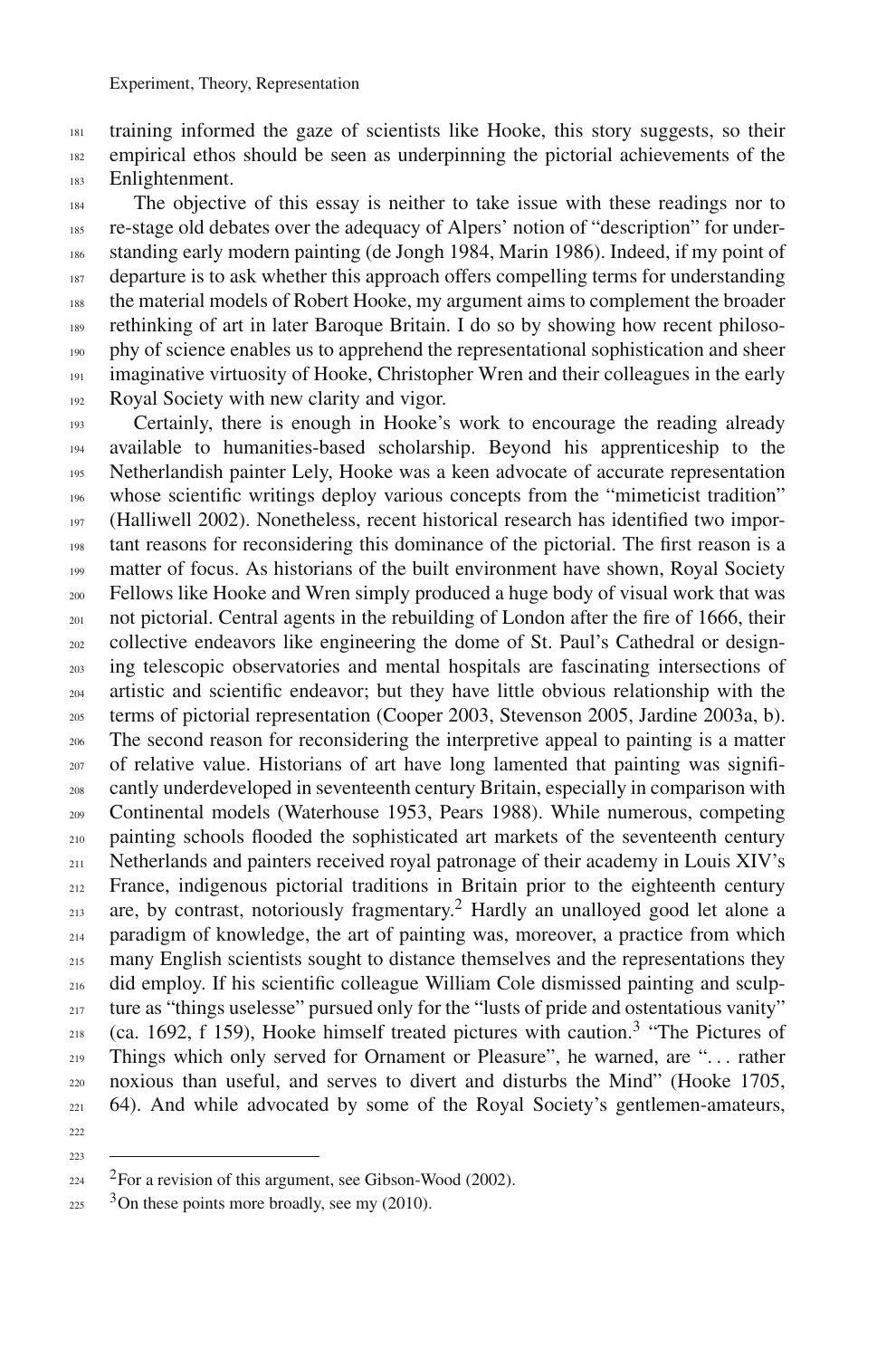$226$  $227$  $228$ evidence suggests that the kind of naturalistic pictures most valued by recent interpreters is precisely that which Hooke and Wren performed early in their careers and subsequently delegated to their assistants (Hunter 2007).

229 230  $231$  $232$ 233 234 235 236  $237$ 238 239 240 241  $242$ 243 244 245 246 If a focus upon painting thus feels like an increasingly arbitrary imposition upon the visual activities and values of Hooke and his circles, the conceptual situation becomes even worse when their expressly scientific representations are examined in detail. Ostensibly, this would be the business of the history of science. But, despite the fact that they were performed and studied at the very center of scientific communities like the Royal Society, historians of science have had very little to say about the representational structure of events like Hooke's bullet manipulations and his effervescent wax comet. Instead, studies have tended to focus upon various sociopolitical objectives accomplished through such performances or via images related to them (Shapin and Schaffer [1985,](#page-26-4) Fyfe and Law 1988, Golinski [1989,](#page-24-5) Lynch and Woolgar 1990). Without disputing the interest of such work, the complementary proposal of this essay is simple. Before we reduce these largely-uncharted seas of visualization to the terms of mimetic naturalism—and before we art historians construct elaborate pre-histories of Enlightenment art upon them—it behooves students of science and art alike to first analyze those representational operations in which Hooke's community invested so much epistemological and financial capital. To do so, researchers in the humanities and social sciences can learn much from emerging work in analytic philosophy of science.

247 248 249  $250$ 251  $252$  $253$ 254  $255$ 256 257 258 259 260 261 262 263 264 To this project, Hooke's aforementioned performances present at least three significant, interpretive obstacles; I will call these concerns methodological, categorical and quasi-existential. To an art historian, the major methodological problem is obvious: when considering procedures such these, frequently no object survives around which to organize analysis. At the very least, we would want to know if the spherical bullets or the glass beaker Hooke claimed to use for his actions possessed (or, as we will see, could have possessed) some unusual properties that made them uniquely capable of representing his targets of investigation. Surely it is true that, as the remit of art history has expanded in recent decades, the graphic resources, theoretical writings, and other kinds documentation upon which I will draw in this analysis have eroded the privileged evidentiary position once commanded by the art-object. But, given the discipline's residual methodological orientation toward objects (Koerner [1999\)](#page-25-8), the approach I employ here has been to attempt to supply, as it were, replacement objects, using a modest version of the strategies of replication developed in the history of science.<sup>[4](#page-5-0)</sup> And here, the methodological conservativeness of art history may actually become a virtue as it forces us to focus upon exactly how Hooke's models were supposed to have worked and what roles physical objects could have (or could never have) played in them.

265 266 267 More substantial is the second, categorical concern. To some readers, the interpretation ventured here might be read as committing a category error by treating as representations what should really be understood as *experiments*, the central means

<span id="page-5-0"></span><sup>270</sup> <sup>4</sup>For a recent application of this approach with a useful bibliography, see Heering (2008).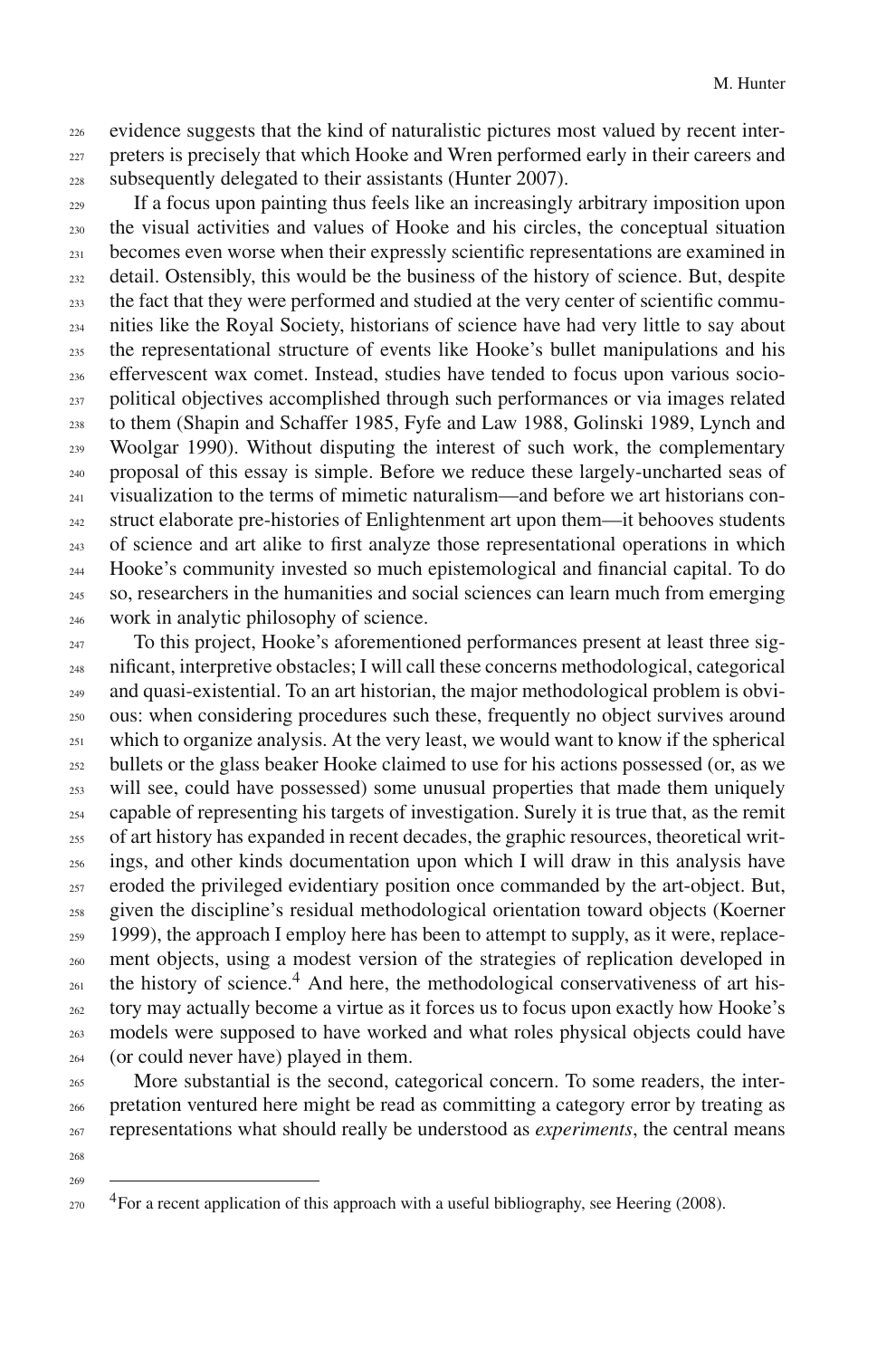$271$  $272$ 273 274 275 276 277 278 279 280  $281$  $282$ 283 284 285 286 287 288 289 of intervening into reality advanced by Hooke and his colleagues. Because representation and experiment are not only distinguished from but often opposed to one another in philosophical accounts, address to this categorical concern must be central to this and other studies of experimentalist representation. It is with this worry that I will begin. The third concern, though, is almost an existential one. That is, why should art historians care about the strange performances of brilliant but eccentric characters like Robert Hooke? What does this tell us about art? I will engage these quasi-existential charges directly only in the conclusion; but my analysis follows from the conviction that how we answer these questions powerfully reveals what we want explorations of the art/science conversation to do. Building from work by scholars like James Elkins and Peter Galison, my contention is that humanitiesbased studies of visual materials only become more interesting and intellectually rigorous as we increase our engagement with science. (Elkins [1999,](#page-24-6) [2007,](#page-24-7) [2008,](#page-24-8) see "Visual Practices Across the University" this volume, and Galison [1997\)](#page-24-9) Therefore, if we want to understand how representation in art and science might speak to one another—indeed, if there are more than passing coincidences between naturalism in art and empiricism in science—then we need to scrutinize the representational procedures that were central to emerging science with as close attention as has been paid to practices of representation in art.

290 291 292 293 294 295 296 297  $298$ 299 300 301 302 303 304 305 This, then, is not just a call for interdisciplinary dialogue for its own sake. For, if these methodological, categorical and quasi-existential worries can be allayed, what becomes available to interpretation is an excitingly open, but absolutely central, field of inquiry wherein representation may be approached anew. Released from the powerful gravitational pull of painting, art historians might begin to reckon more successfully with the visual achievement of Hooke, Wren and their colleagues who remain highly problematic to available accounts. Beyond learning from the flexibility, stylization and deep inaccuracies of scientific representations as they appear in recent philosophy of science, moreover, I show how historians can productively draw from this literature to reconsider what kinds of cognitive work representations were being asked to perform in early scientific contexts; why diverse styles of representation could have been useful; and what modes of knowledge they might be said to embody. Reciprocally, historically-based contributions such as this one may bring to philosophical consideration how play between graphic imagery, performance with material models, and theory deserves to be integrated into more generalized accounts of representation as practiced in the arts, sciences, and beyond.

306 307

308

#### 309 **Gross Similitudes**

310

311 312 313 314 315 I want to begin by returning to the categorical concern sketched above. That is, are the procedures Robert Hooke described with bullets or his operations with wax balls in acid really representations at all? The question deserves to be posed because an important tradition within philosophy of science has seen Hooke as exemplary of a significant shift within the sciences, one defined by the differentiation of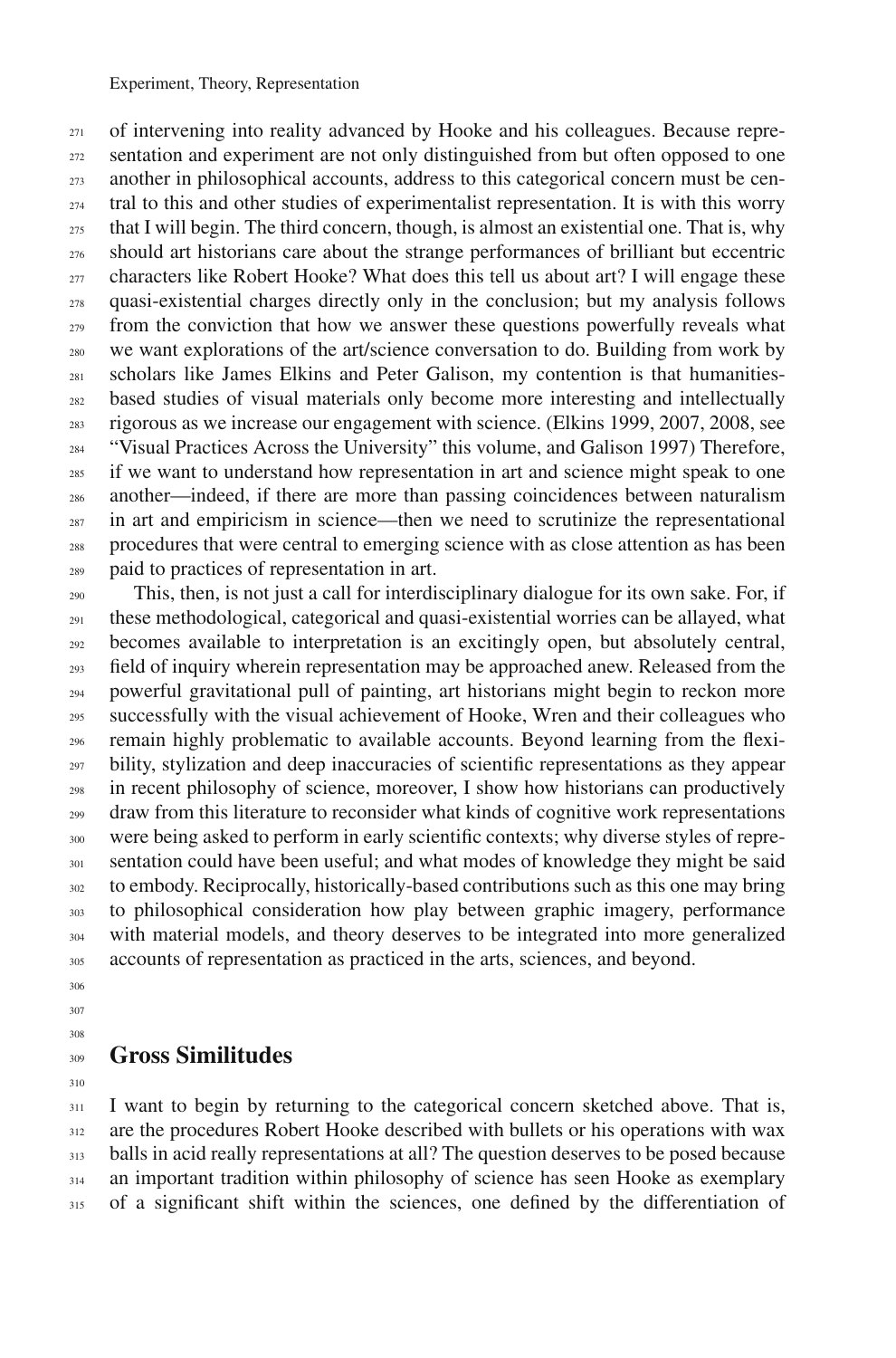316 317 318 319 320 321 322 323 324 325 326 327 328 329 330 331 332 333 334 335 336 337 experiments from representation. Thomas Kuhn has counted Hooke among those who inaugurated this qualitative shift in the enterprise of experimentation in the seventeenth century. From antiquity through the Renaissance, Kuhn argues, everyday observation and the exercise of reason had been sufficient grounds for competence in major fields of physical science. Experiment in this pre-modern context was properly thought experiment, which aimed at demonstration of known principles or exposition of their particulars. By contrast, Kuhn claims, when "men like Gilbert, Boyle, and Hooke, performed experiments, they seldom aimed to demonstrate what was already known or to determine a detail required for the extension of existing theory. Rather they wished to see how nature would behave under previously unobserved, often previously nonexistent, circumstances" (1977, 43). In this new, "Baconian" definition of the seventeenth century, experiment was radically productive of data and, by that measure, not *re*-presentational at all. Ian Hacking has influentially endorsed a similar view of Hooke the experimenter. In Hacking's memorable words, Hooke was "a crusty old character who picked fights with people—partly because of his own lower status as an experimenter" (1983, 151). Because of the field's bias towards theories and representations, Hacking claims, philosophers of science give scant attention to experimentalists like Hooke who were committed to manipulating reality. By these views, Hooke is not only to be strongly identified with experiment, but he figures among those crucial, historical agents who brought into being practices of experiment that could be meaningfully differentiated *from* representation for the first time.

338 339 340 341 342 343 344 345 346 347 348 349 350 351 352 353 354 If his work abounds with examples, Hooke's theoretical writings shed only limited light on these boundaries of experiment. In a famous paper from the early 1660s, for example, Hooke defines the "Reason of making Experiments" as the very general aim of "Discovery of the Method of nature in its Progress and Operations" (Hooke [1726,](#page-25-9) 26). What available literature there is on Hooke's experimentalism also encourages softening philosophers' categorical distinction between representation and experiment. Social historians of science have emphasized how the experiments performed at the Royal Society's meetings in the later seventeenth century were rarely the bald confrontations with nature as envisioned by Kuhn. Experiments would be tried extensively in private laboratories before their demonstration to the scientific fellowship. So Steven Shapin has contended, "the weekly meetings of the Royal Society required not trials [of experiments] but shows and discourses" (1999, 497). In this reading, a public experiment was always a kind of representation insofar as it was a demonstrative replication of results previously obtained elsewhere. But, in turning specifically to analysis of Hooke's trials, I want to consider if and how a project like the bullet manipulation can be seen to participate in experiment's celebrated intervention into nature at all.

355 356 357 358 359 360 In *Micrographia*, Hooke introduces the bullet manipulation in the context of his microscopic observations of flint, casserite, alum and other mineral crystals. [See Fig. [1\]](#page-1-0) Why, Hooke asks, do minerals like these betray remarkable formal consistencies? By way of explanation, Hooke appeals to a significant component of his physical thought, the theory of congruity. As Mary Hesse [\(1966a\)](#page-24-10) has noted, Hooke understood diverse physical phenomena disclosed by his experiments to be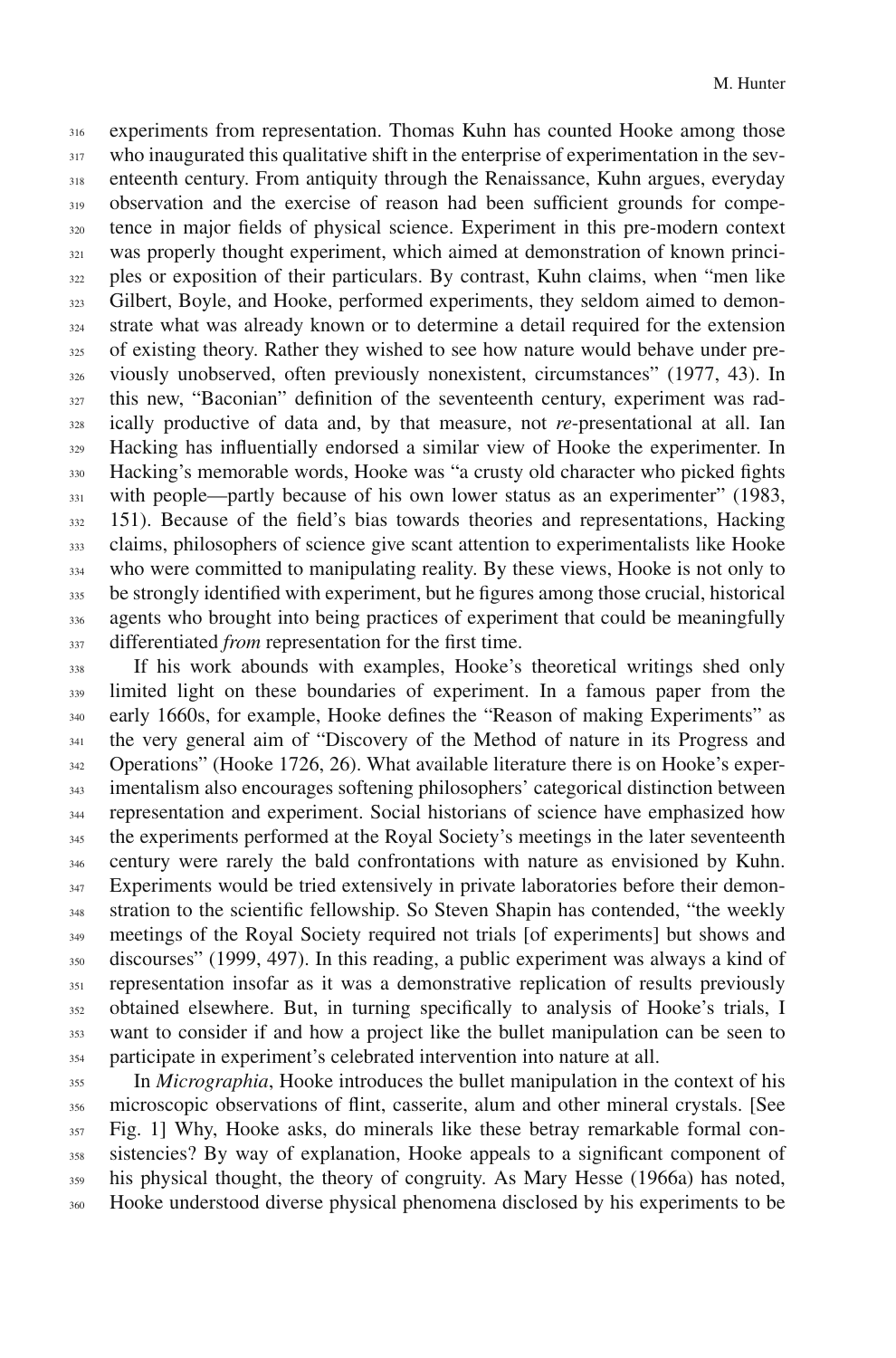# Experiment, Theory, Representation

361  $262$ 363 364 365 366 367 368 369 products of particulate matter in vibrating motion. In turn, his theory of congruity stipulated that bodies of the same (or proportional) mass or vibrating frequency would attract one another; "incongruous" bodies, which have different masses and non-proportional frequencies, would repulse. In his later writings, Hooke could formulate this theory in economical terms as "nothing else but an agreement or disagreement of Bodys as to their Magnitudes and motions" (1678b, 7). But, in early works like *Micrographia*, congruity and incongruity are often suggested through a catalogue of vibrating phenomena. The cohesion of congruous bodies, for example, is explained in the following terms:

370 371 372 373 374 I suppose the pulse of heat to agitate the small parcels of matter, and those that are of a like bigness, and figure, and matter, will hold, or dance together, and those which are of a differing kind will be thrust or shov'd out from between them; for particles that are all similar, will, like so many equal musical strings equally stretcht, vibrate together in a kind of Harmony or unison (1665, 15).

375 376 377 378 379 380 381 382 383 384 385 Although they generally agree on the importance of Hooke's theory of congruity to his broader mechanical philosophy, historians of science have been divided on its implications. John Henry [\(1989\)](#page-24-11) and Penelope Gouk [\(1999\)](#page-24-12) have read Hooke's materialism as a continuation of Renaissance natural magic, while Mark Ehrlich [\(1992\)](#page-23-5) and Michael Hunter [\(2003\)](#page-25-10) see his matter theory as characteristic of the rationalizing tendencies in seventeenth century science which would form the basis of classical mechanics. Most interestingly, Ofer Gal [\(2002\)](#page-24-13) has argued that because Hooke's theory of congruity was a key component in his thinking on attraction at a distance, it might be seen as having material consequence for the theory of universal gravitation elaborated by his sometime-interlocutor and later great enemy, Isaac Newton.

386 387 388 389 390 391 392 393 394 395 However its influences and intricacies may be parsed out, the key point here is that Hooke's theory of congruity closely shadows his bullet operation. Because of the force of congruity, Hooke explains, homogenous matter in its most fluid, agitated form would be "driven *...* and forc't into as little a space as it can possibly be confined in" (1665, 17). When highly agitated, this congruous matter would form into spheroids, which he calls "globules". Hooke's contention is that crystal patterns in minerals can be explained by appeal to "three or four several positions or postures of Globular particles, and those the most plain, obvious, and necessary conjunctions of such figur'd particles that are possible" (1665, 85). Support for this claim is then offered by the bullet trial itself. So Hooke explains in full:

396 397 398 399 400 401 402 403 I have ad oculum demonstrated with a company of bullets, and some few other very simple bodies *...* that there was not any regular Figure, which I have hitherto met withal, of any of those bodies that I have above named, that I could not with the composition of bullets or globules, and one or two other bodies, imitate, even almost by shaking them together. And thus for instance we may find that the Globular bullets will of themselves, if put on an inclining plain, so that they may run together, naturally run into a triangular order, composing all the variety of figures that can be imagin'd to be made out of aequilateral triangles (1665, 85).

404 405 At the most basic level, then, bullets vibrated on an inclined plane are claimed to yield the kinds of formal configurations observable in mineral crystals.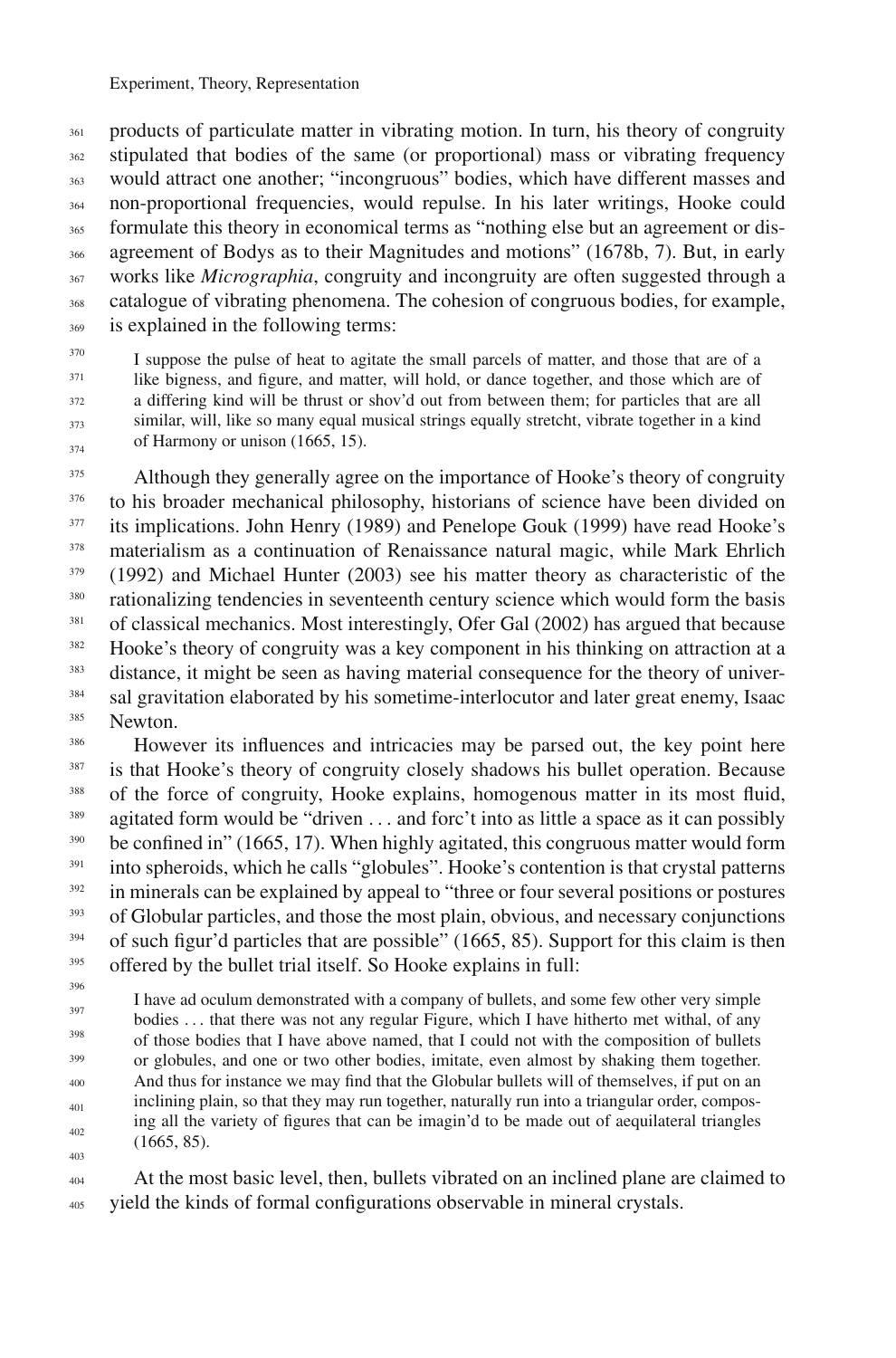406 407 408 409 410 411 412 413 414 415 416 417 418 419 420 So, is this an experiment? An informative way into this question is simply to press upon how Hooke's procedure was supposed to have worked. Even the most fundamental aspects of this action are problematic. Hooke contends that bullets (a term, according to the OED, derived from the diminutive of the French *boule*, thus a small round ball) in his manipulation would move into the geometrical forms he diagrams "even almost by shaking them together" (1665, 85). Yet, such behavior runs counter to the major works of seventeenth century physics, which Hooke knew well. In *Two New Sciences* (1974, 87–88), Galileo had outlined how balls moving on an inclined plane (the trial situation Hooke stipulates) would attain identical velocities if the resistance of air and friction are eliminated. In the terms formulated by Newton some twenty years after *Micrographia*, the bullets would be expected remain in rectilinear motion until acted upon by other forces, reacting equally and oppositely to their encounters with other bullets (Newton 1989, 14–24). Hooke's bullets behave otherwise. They do not scatter or project off the edges of the trial surface, but gather into regular groups. [See Fig. [1\]](#page-2-0)

421 422 423 424 425 426 427  $428$ 429 430 431 432 For his part, Hooke is extremely vague about the exact nature of the trial, explaining nothing of the friction, agitation and angle of the plane nor the masses, diameters, or possible velocities of his bullets. Perhaps it is possible that the patterns of attraction between bullets that Hooke describes could have been achieved had his spheroids possessed some degree of magnetism, a property on which Hooke experimented and clearly saw as related to his notion of congruity (1665, 31). Yet, no such property is ever stipulated for the bullets in the trial and Hooke even suggests that the specified results can be achieved with non-magnetic objects. Although the frailties of Hooke's experimental contrivances have become well known to recent historians (Shapin and Schaffer [1985\)](#page-26-4), the only success I have had at replicating the stipulated behavior with non-magnetized "bullets" has come from introducing the spheroids into a bowl and not on the inclined plane Hooke describes (Fig. [3\)](#page-10-0).

433 434 435 436 437 438 439 440 441 442 443 444 445 446 447 448 449 450 Baffling as it is, the physical difficulties, if not impossibility, of Hooke's bullet operation helps to clarify its objectives. Rather than seeing it exclusively as an experimental intervention that produces new data from a natural target, the trial might be better conceived as a mechanism through which a theoretical precept (namely, the theory of congruity) can be visualized to understand a phenomenon (here, the formal regularity of mineral-crystal formation). In this capacity, Hooke's trial has a clear representational aspect. Parsed in crude terms, the bullets represent theoretical entities called globules, while the agitation of the inclined plane simulates the vibrating motion of congruity; I want to return momentarily to the procedure's semantic dimensions and particularly to what might be called its "enigma of representation". According to the representation's logic, incremental addition of bullets is claimed to reveal the possible field of formal permutations available to crystals. By using "25, or 27, or 36, or 42, &c." bullets, Hooke insists, the scientist can "find out all the variety of regular shapes, into which the smooth surfaces of [a mineral like] Alum are form'd" (1665, 86). Thus, if we disregard its practical mechanics for a moment, the bullet manipulation might be read as both a visualization of the rudimentary component particles and forces yielding crystalline structures and a means for generating rules of combination with which to predict the target's possible patterns at higher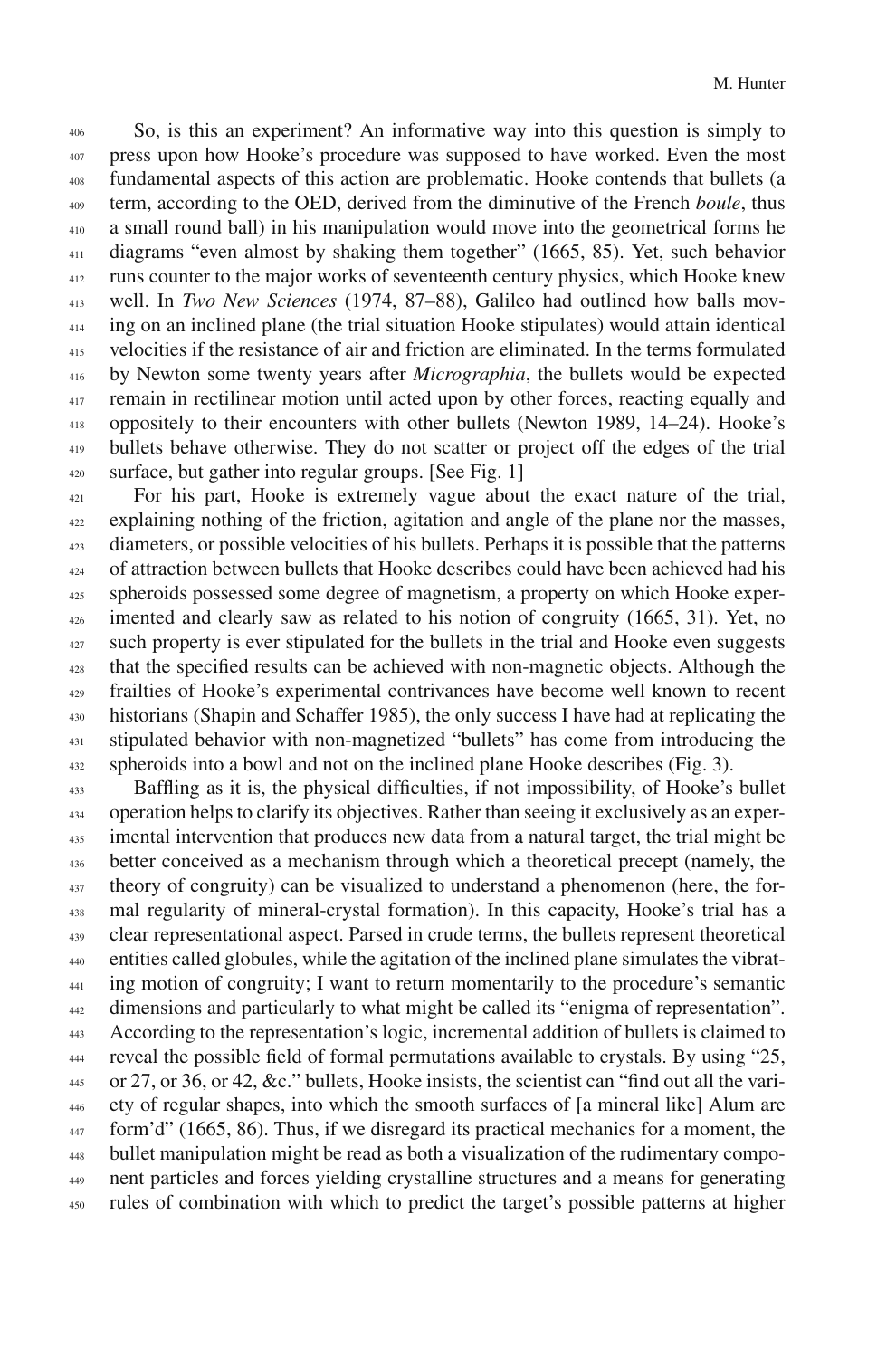<span id="page-10-0"></span>

**Fig. 3** Author's reconstruction of Hooke's bullet manipulation. This replication was produced by incrementally introducing stainless steel ball-bearings (diameter: 1 cm) into the curved surface of a shallow bowl (roughly parabolic curvature, diameter: 14 cm, depth: 6 cm)

 levels of formal complexity. The bullet trial is a representational process that produces data from an artificial situation as a means to understand a natural target. By this reading, Hooke's bullets can be understood as a *model* of crystallization (Frigg and Hartmann 2006).

 Arguably, art historians are better equipped to study the data produced by this representation than to interpret Hooke's crystallization model itself. For, in this case, the data are graphic images. Hooke has transcribed the model's informational yield in *Micrographia*'s figures A–L where the resulting bullet-patterns are rendered as sequences of spare, circular forms circumscribed within geometrical solids. (Fig. [1\)](#page-1-0) No doubt an interesting art-historical account might be written by narrating how Hooke's denotation of the spherical bullets as abstract geometrical entities fits in histories of crystallographic representation, the larger development of diagrammatic notation, or the anti-naturalistic tendencies of later seventeenth century scientific illustration.<sup>[5](#page-10-1)</sup> Yet, what is crucial to underscore are the two stages of representation

- 
- 

<span id="page-10-1"></span> 5On these topics, see respectively Elkins [\(1999,](#page-24-6) 13–30); Wilson [\(2002\)](#page-26-9); and Freedberg [\(2002\)](#page-24-2).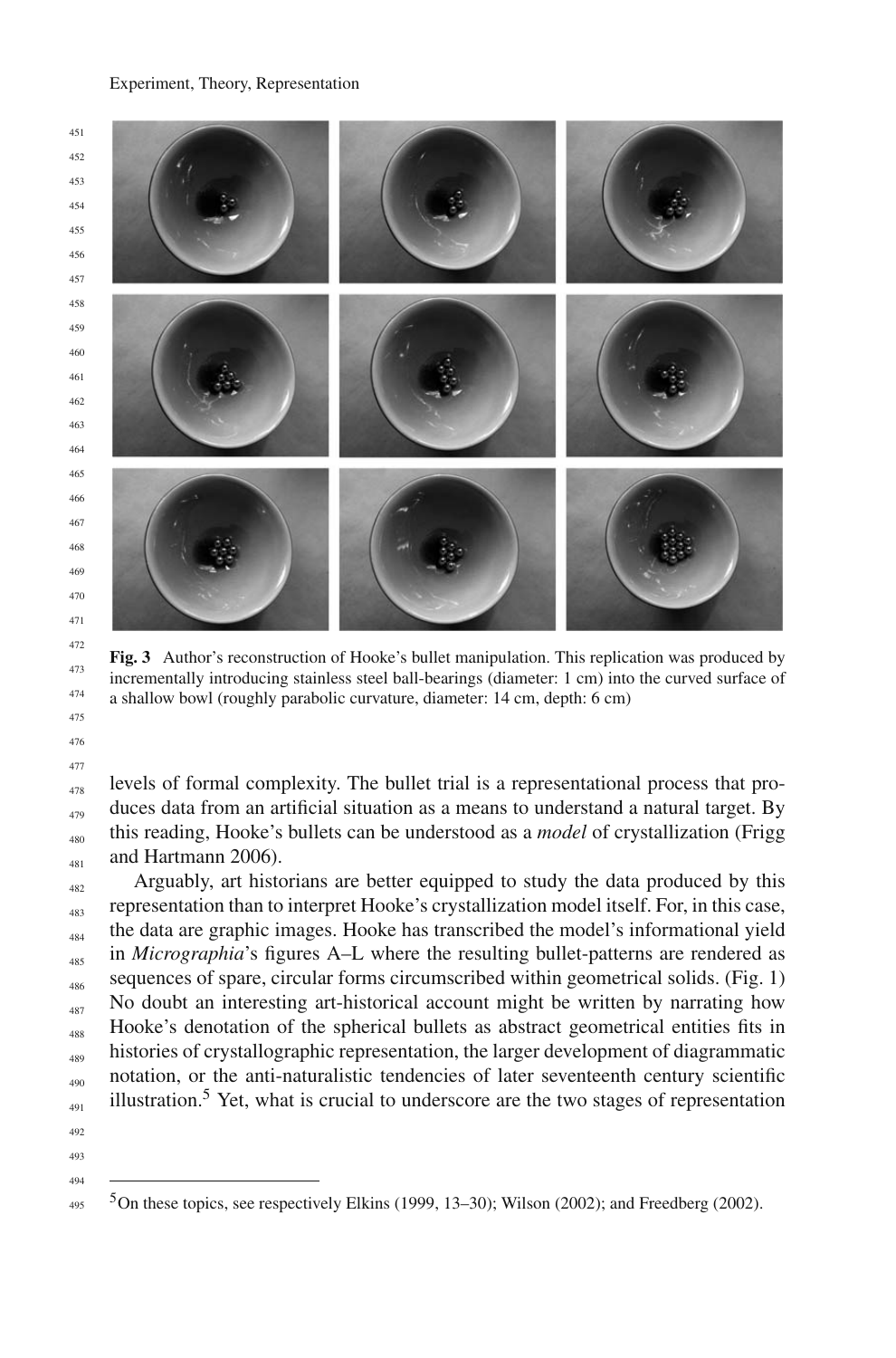496 497 disclosed by attention to these diagrammatic figures in *Micrographia*. This doubled reference might be schematized in the following way:

498 499

Figures −−−(depict)−−−> Bullets −−−−(represent)−−> "Globules"

500 501 502 503 504 505 As is signaled by the parentheses, no particular accounts of reference are yet subscribed to here. But, the fundamental point is this: by whatever means we might explain how Hooke's inked markings in *Micrographia* answer to the bullets he claimed to have manipulated, the vexing relationship between those bullets and "globules" still demands explanation as well. It is upon this second, neglected half of the schematic figure that I will focus in the analysis that follows.

506 507 508 509 510 511 512 513 514 515 516 517 518 Let us return, then, to the "how" of Hooke's crystallization model. In outlining directions for expanded thinking on scientific representation, philosopher of science Roman Frigg has described what he calls "the problem of how models represent their targets as 'the enigma of representation'" (2006, 50). Frigg's terms are particularly appropriate to Hooke's perplexing crystallization model. Indeed, it is both perplexing and mysterious; there is no documentation of the model's performance at the Royal Society and all we know about it comes from the pages of *Micrographia*. There, Hooke had claimed that crystals are naturally formed by the vibrating motion of matter as it gathers into particles called globules. Governed by congruity and incongruity, globular matter then consolidates into regular crystal patterns. If, as has been suggested, Hooke's model makes bullets stand for globules and a vibrating inclined plane represent the conditions of congruity, by virtue of what is this a representation?

519 520 521 522 523 524 525 526 527 528 529 530 531 532 533 534 535 536 537 538 539 540 Following the dominant interpretive approach, we might account for these enigmatic properties by appealing to criteria of depiction as borrowed from the model's representation in *Micrographia*'s plate. Depicting and representing, as indicated in the scheme above, would thus be the same. And following Hooke's earlier appeal to the bullets' "imitative" capacity, we might read the whole enterprise through the central vein of *mimesis* in which early modern European learned cultures understood human arts. In this tradition inherited from Classical antiquity, such artifice followed from a universal human compulsion to mimic. Where Aristotle had identified the sources of these *techne mimetike* in the pleasures of making and decoding imitations, artisans across pre-modern Europe put these pleasures to work as copying of schemata made by master craftsmen became the literal core of apprenticeship and the prolegomenon to study of the privileged subject of art, the human body. (Aristotle [1987,](#page-23-6) Gombrich 1960, Muller et al. 1984) But, among intellectuals eager to secure the elevated status of painting and sculpture, the mimesis proper to what would come to be called the "fine arts" was understood to be based in imitation of ideas generated in the mind of the artist. (Panofsky 1968, Belting 1996) As a work of genius, this artistic imitation was to originate in but transcend observed, imperfect nature by reconciling it with idealized conceptions. "Noble painters and sculptors", so claimed Hooke's contemporary Giovan Pietro Bellori, "*...* form in their minds an example of higher beauty, and by contemplating that, they emend nature without fault of color or of line" (2005, 57). Rich and various as its permutations are, imitation in this ennobling tradition of early modern artistic academies was centrally concerned with idealization (Lee [1940\)](#page-25-11).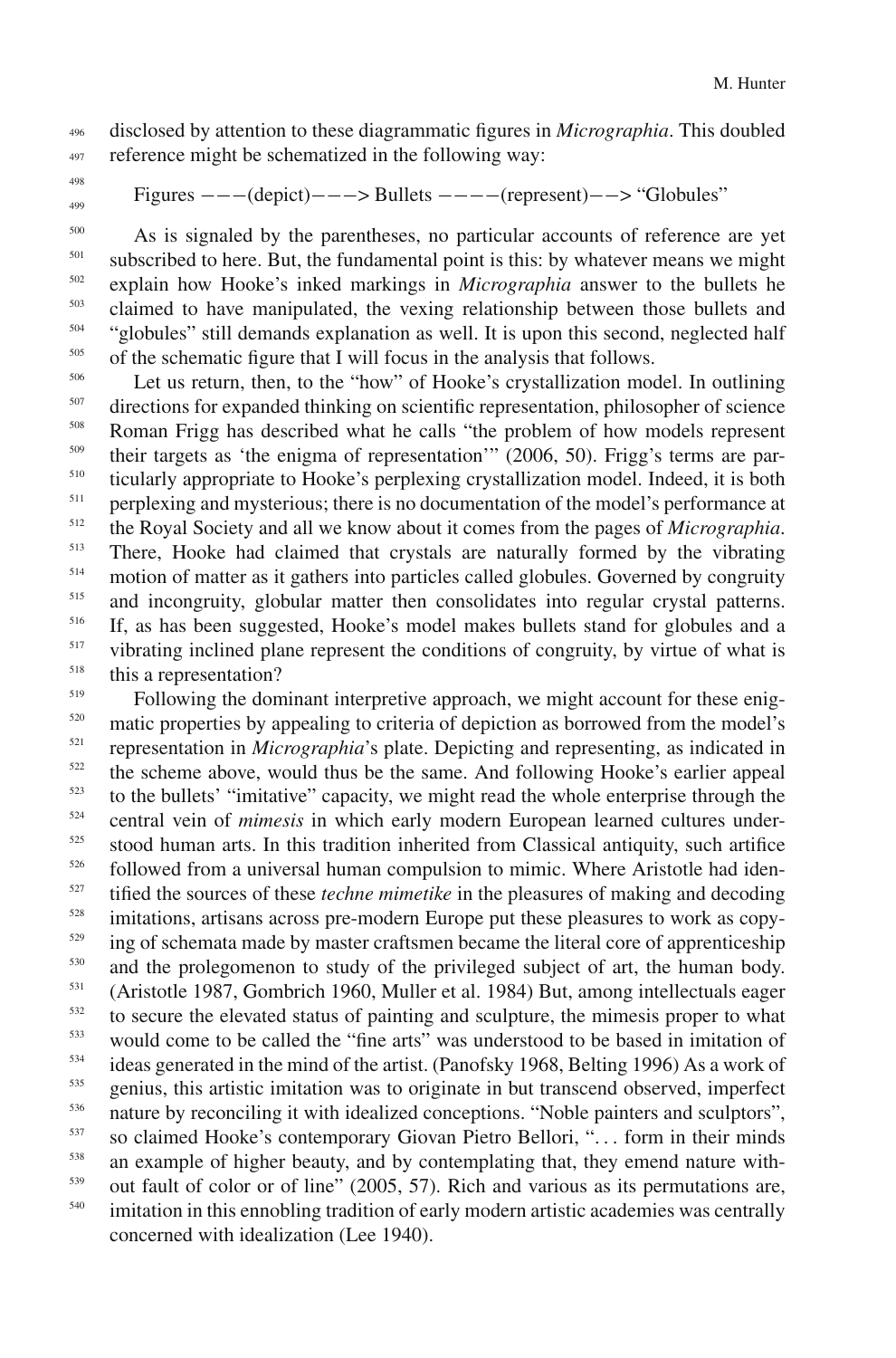## Experiment, Theory, Representation

541 542 543 544 545 546 547 548 549 550 551 552 553 554 555 556 557 Academic idealization was, of course, not the only option to which a figure like Hooke could turn; part of what motivated claims like Bellori's was the perceived influence of apparently non-idealizing modes of imitative depiction. Notorious in artistic circles were painters like Michelangelo Merisi da Caravaggio whose putative commitment to the imitation of nature in extremis threatened the supposed dignity of art (Marin 1995). As recent scholarship has emphasized, these naturalistic currents can be seen in instructive dialogue with the cultures of science emerging across sixteenth and seventeenth century Europe (Crombie [1994,](#page-23-7) Smith [2004\)](#page-26-0). While numerous examples might be mustered from Hooke's activities to corroborate his interest in such naturalistic imitations—from picture-making with the camera obscura to casting carp from life—his own writings are most succinct. Nothing, Hooke would observe in a planned introduction to a universal atlas, is "more conducive to the assistance of the memory understanding and memory then a plaine simple cleer and uncompounded Representation of the Object to the Sense" (ca. 1680, f 2). It is this non-idealizing "descriptive" mode of depiction that has served to characterize Hooke's representational activity and the central visual concerns of the Royal Society more broadly.

558 559 560 561 562 563 564 565 566 567 568 569 570 571 572 573 574 575 576 577 578 The problem with this account is that it is simply difficult to see what light it sheds on representations like Hooke's bullets. Descriptive picturing and naturalistic copying are supposed to be founded upon the production of telling resemblances between an observed target and the representation. But, there was no perceptible target that Hooke's bullets could possibly resemble. Micro-level globules were wholly invisible, theoretical entities whose properties could only be known by rational inference. Worse, far from being some deft resemblance that Hooke had newly caught with his keen, microscopic eye, the rendering of quasi-atomic particles as spheroids was a central convention—even cliché—of physical thought reaching well back to classical antiquity (Lüthy 2000, Meinel [2004\)](#page-25-12). Patently un-seeable, Hooke's globules could "resemble" bullets only when this convention of atomist thought was in place. And this was a matter of faith, not of observation. Therefore, if we insist upon finding a period, pictorial analogue for Hooke's crystallization model (and this is an option I exercise only rhetorically), we might look less to the still-life paintings perfected in the early modern Netherlands and instead think with contemporaneous Spanish renderings of religious visions (Stoichita 1995). Like those painters in seventeenth century Spain who drew upon a rich vocabulary of pictorial conventions to represent marvelous visions accessible to saints' eyes alone, so (this tortured reading might propose) Hooke utilized a stock atomist convention whereby elementary particles were spherical so as to visualize the imperceptible sub-structures of crystalline matter.

579 580 581 582 583 584 585 By clarifying this theoretical ontology of globules, Hooke's crystallization model brings us to the limits of interpretative utility for the available terms of pictorial depiction; there was simply no visible entity it could copy. Instead, this analysis indicates that a very funny thing had happened. Hooke certainly invokes the terminology resemblance or imitation to make his theoretical entities comprehensible; globules are bullet-like. But, to be "like" globules, these bullets—the key components of Hooke's crystallization model—had then to become unlike any actual, physical bullets available to familiar apprehension. How are we to understand the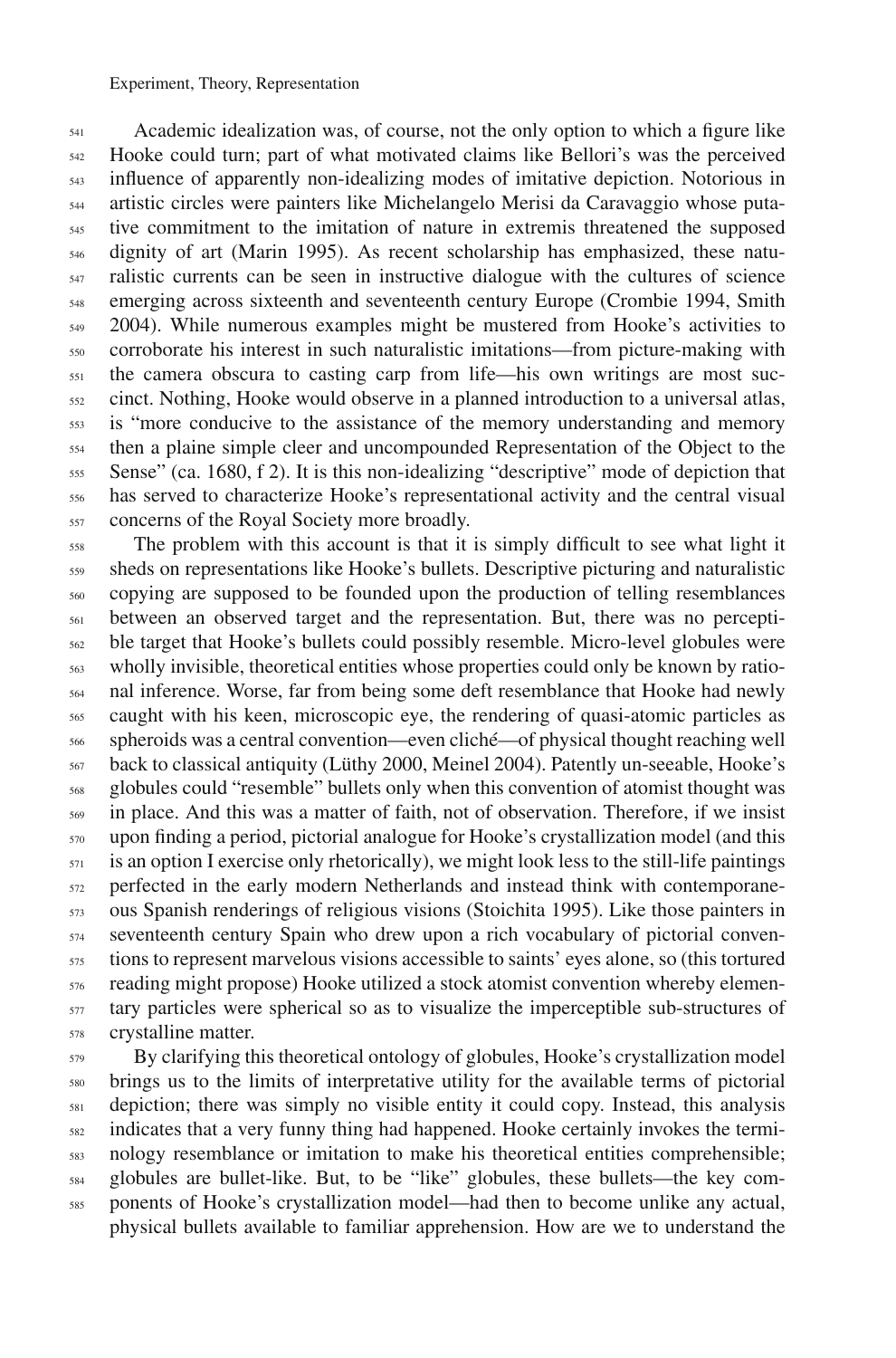586 597 enhanced bullets that seem to populate Hooke's crystallization model? And what exactly is the nature of their "likeness" to the theorized globules?

588 589 590 591 592 593 594 595 596 597 598 599 600 601 602 603 604 605 606 607 608 Hooke, as we have seen, understood globules to be nearly spherical particles of matter governed by forces of congruity and incongruity that form into regular, geometrical configurations through vibrating motion. So we have also noted, physical bullets agitated on an inclining plane could not actually have generated the geometrical patterns that Hooke had claimed and depicted in *Micrographia*. Therefore, it is instructive to think of the bullets envisioned in this crystallization model not as actual, physical objects, but as continuous with the frictionless planes, spherical planets and other central stylizations deployed in scientific modeling. Indeed, such a view of models and their components as imagined physical entities has recently been advanced by in philosophy of science. Like literary fiction, so Roman Frigg argues, scientific models instantiate varieties of serious make-believe, fictionalizing their components to yield truths about the representational worlds they generate and enabling comparisons between those fictions and reality. Models, in this analysis, are "hypothetical entities that, as a matter of fact, do not exist spatio-temporally but *...* would be physical things if they were real" (Frigg 2009, 3). Read in this way, the bullets of Hooke's model might be seen as fictionalized or imagined so that they share relevant properties with the theoretical globules. Hooke's model asks us to imagine, in other words, that if the bullets were real, they would behave like globules. And because globules are theorized to form into regular, geometrical configurations when agitated, the vibration of these fictionalized bullets would yield the geometrical patterns we see depicted in *Micrographia*.

609 610 611 612 613 Framed in this way, the relationship of "likeness" noted between Hooke's imagination-enhanced bullets and his globules can be apprehended more precisely. A useful clue in this direction is supplied by historian Penelope Gouk [\(1999,](#page-24-12) 218) who has described Hooke's musical, mechanical and other trials at the Royal Society as:

614 615 616 617 *...* attempts to prove, or at least render plausible, his theory of vibrating matter through experimental demonstration. It was on the basis of such simple and verifiable experiments that Hooke claimed analogous principles were operating beyond the range of ordinary sense perception.

618 619 620 621 If we bracket her "simplicity" and "experimental verifiability", Gouk's attention to principles of analogy is surely useful for understanding Hooke's enterprise.<sup>6</sup> That is, the imagination-enhanced bullets are not the same as globules; but they can be

<span id="page-13-0"></span><sup>623</sup> 624 625 626 627 628 629 630  $6$ Even if we have no specific endorsement of this line from Hooke for the crystallization model, this style of thinking certainly finds support in his contemporaneous writing. Earlier in *Micrographia*, Hooke had noted: "It seldom happens that any two natures have so many properties coincident or the same *...* and to be different in the rest" (1665, 14). Therefore, he continues, "I think it neither impossible, irrational, nay nor difficult to be able to predict what is likely to happen in other particulars also *...* if the circumstances that so often very much conduce to the variation of the effects be duly weigh'd and consider'd" (1665, 14). Appealing to classical induction, in other words, patterns observable in the bullets and numerous other vibrating phenomena the encourage inference about the properties of those imperceptible physical structures undergirding them all.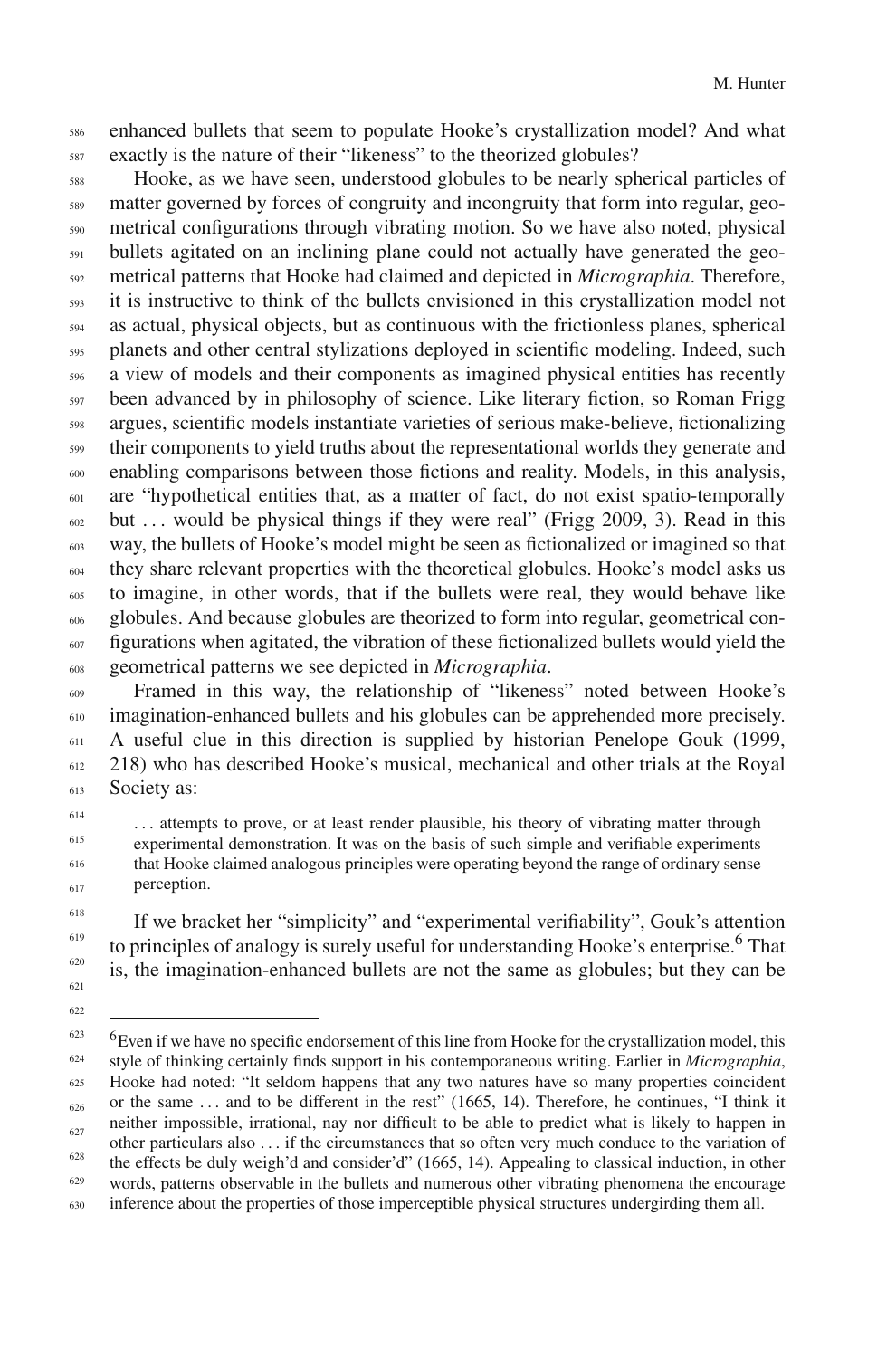631 632 633 634 635 636 637 638 639 640 641 642 643 644 645 seen as analogically related to them. As Mary Hesse has argued (Hesse [1966b\)](#page-24-14), analogical models like this proceed by identifying properties shared between systems and eliminating their differences or negative analogies. Exploration of the better known system is then used to make predictions about the more obscure one. Therefore, we could say, Hooke's understood his enhanced bullets and his globules to share the following positive analogies: both were nearly spherical in shape; in vibrating motion; governed by forces of congruity and incongruity; and capable of forming into regular geometrical patterns. Properties they did not share might include their differences in size and frequency of vibration, or the shininess, salty taste or other accidental properties of the bullets in their possible improved state. What the model claims to offer, then, is a mechanism based on trials with the betterknown system (the enhanced bullets) through which to predict patterns generated by the obscure, theorized particles called globules at increasing levels of complexity. The data yielded by this model is what we see depicted in the figures from *Micrographia*.

646 647 In this light, our schematic account of the model might thus be updated in the following way:

648 649

Figures −−−(depict)−−−> Imagined Bullets −−− represent by analogy −−−> "Globules"

650 651 652 653 654 Through imaginatively stylizing its putative physical company of vibrated bullets, Hooke's analogical model creates a mechanism with which to study the behavior of theorized entities. What we see represented in *Micrographia* are data yielded by this model.

655 656 657 658 659 660 661 662 663 664 665 666 667 668 669 670 This is intended to be a charitable reading of how Hooke's model was supposed to work. More fundamentally, it is a reading pursued as a means of rethinking both the opposition of representation versus experiment and the grip of pictorial mimesis in which Hooke's visual activities have been repeatedly plotted. Even under such limited analysis as this, however, the constraints of Hooke's model appear strikingly and tellingly acute. Rather than being too closely related to experiment as had been worried at the outset, Hooke's crystallization model ends up appearing overly distanced from it. With the bullets fictionalized into analogy with theoretical globules and no longer answering to the physical behavior of actual bullets in the trial situation Hooke had stipulated, it is hard to know how much information could possibly have been yielded by work with the model—or even what such work might have looked like. Did manipulation of actual bullets maintain any relevance to the project? Or, had the model entirely become a kind of thought experiment?<sup>7</sup> Indeed, it is instructive to remember here how Kuhn himself observed that seventeenth century experimentalists like Hooke were actually closest in spirit to the older traditions of theory-illustrating experiment precisely in

671 672

675 Art and Science" in this volume).

<sup>673</sup> <sup>7</sup>Further pursuit of these points could productively engage with the stimulating reading of thought

<span id="page-14-0"></span><sup>674</sup> experiments and fictions proposed by David Davis (see "Learning through Fictional Narratives in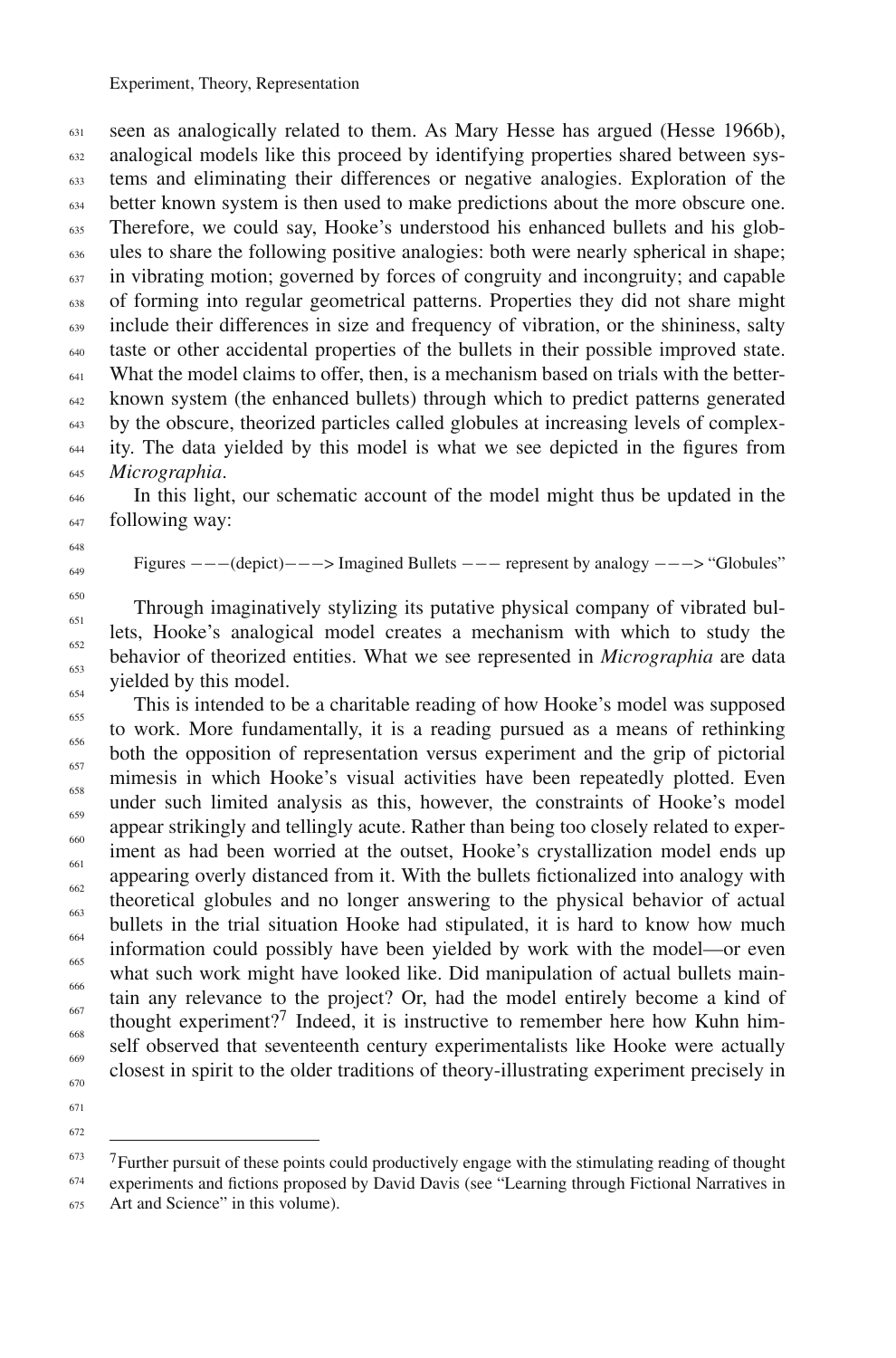676 677 those trials claiming to "reveal the shape, arrangement, and notion of corpuscles" (1977, 43).

678 679 680 681 682 683 684 685 686 687 688 689 690 691 692 In turning from the bullets to the arguably more successful model that Hooke devised to represent a comet with a wax ball and sulfuric acid, it is nonetheless worth stressing the representational complexity involved in the production of a seemingly humble material model like this, which Hooke himself had called a "gross Similitude". Hooke's bullets are convincingly explicable neither as the imitation of nature nor as the illustration of theory. Instead, projects like this aimed at the construction of a species of serious make-believe that could yield meaningful insight into obscure or imperceptible entities through work with a stylized representational proxy. Conventional stipulations, imaginative enhancements, analogy, and possibly deep fiction—all contributed to Hooke's seemingly innocuous study of crystals. Thus, however we wish to understand the varieties of representation instantiated by its images, the crucial point is that the pictures found in *Micrographia* are data from Hooke's modeling enterprise, not the privileged interpretive key to it. If anything, pictures were but one facet of the experimentalist's representational approach as it moved between theory, performance and material practice.

693

### 694 695

698

#### 696 697 **In Some Things Analogous to the One, and Somewhat to the Other, Though not Exactly the Same with Either**

699 700 701 702 703 704 705 706 707 708 709 710 711 712 713 714 715 716 717 718 In the last weeks of April 1677, a comet became perceptible in the skies above northern Europe. From his observation turret in London's Gresham College, Robert Hooke studied the comet from April 21 until it disappeared a week later. (see Hooke [1935,](#page-25-13) 286–287) Even without the assistance of the six and fifteen foot reflecting telescopes that Hooke used in his private observatory, the comet's teardrop tip and broom-like tail must have cut an impressive figure above the nocturnal cityscape of later seventeenth century London (Fig. [2\)](#page-2-0). So the illustrative plate prepared by engraver Francis Lamb from Hooke's own drawings suggests, the Curator was fascinated by comets and committed significant energy to their study. But while he cast a jaundiced eye upon the millenarian prognostications that they elicited amongst the early modern European public, Hooke also had doubts about the calculations of comets' orbits and parallax motions as produced by his scientific contemporaries. Instead, Hooke took a typically pragmatic course in his own studies. Recognizing the limits of available instruments to provide accurate information about comets' speed, distance from the Earth, and possible orbits, he concentrated on what could be learned about comets from observation. Based upon his studies of the 1677 object, *Cometa* of 1678 set out an impressive account of how comets come to exhibit their characteristic features: an antisolar tail, luminosity and erratic motion. Briefly elucidating the theory he set out in 1678, I want to turn to the sequence of models Hooke contrived to reconcile this theory with his observations.

719 720 In *Cometa*, Hooke postulates that a comet begins as a semi-solid, spheroid body and gradually decomposes due to its significant internal instabilities. Utilizing the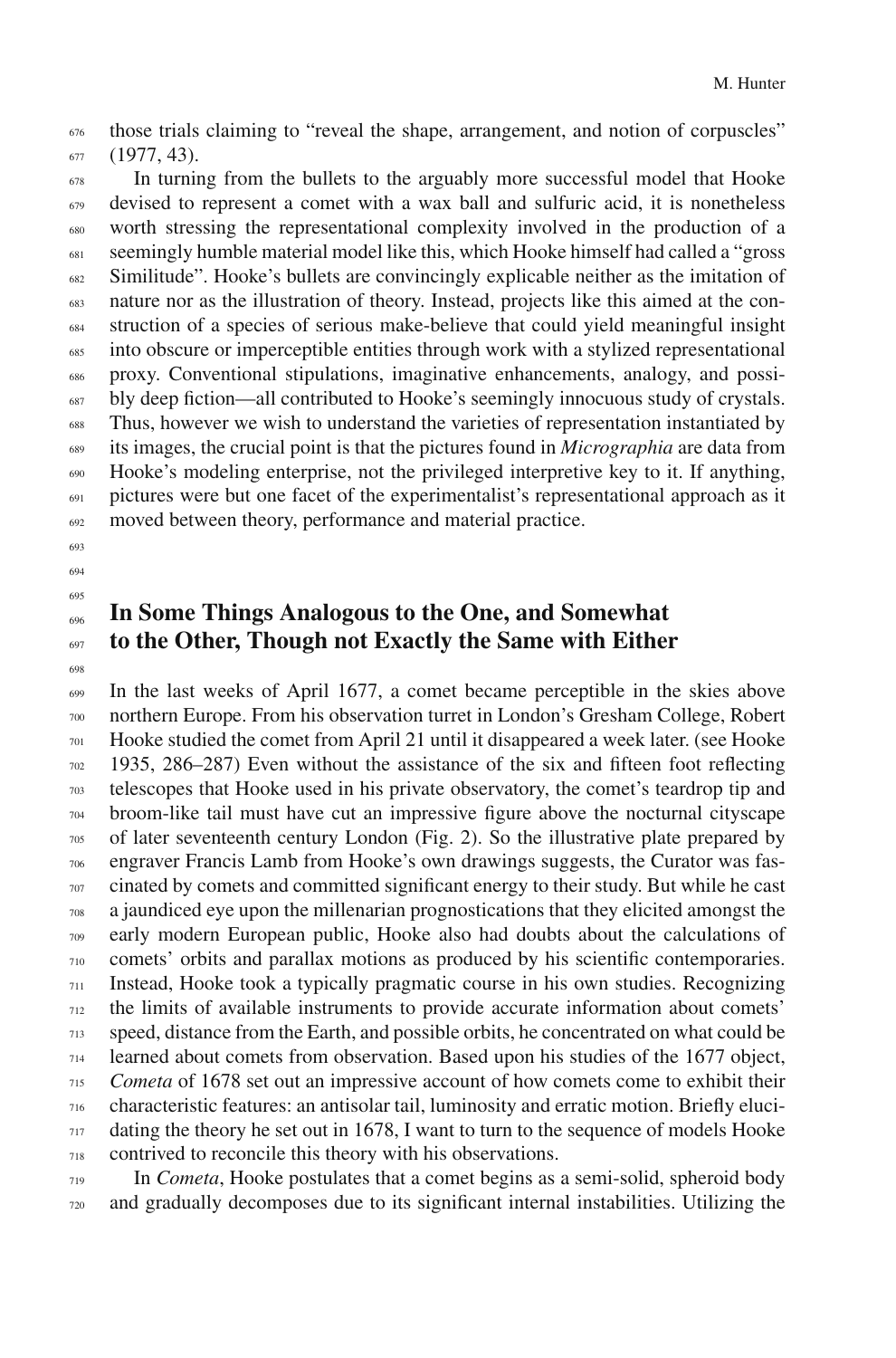721 722 723 724 725 726 727 728 729 730 731 732 733 734 735 style of reasoning we have seen him deploying in his earlier crystallization model, Hooke found evidence for comets' instability through analogy with the behavior of the Earth. Although it seems to be "generally very dense, compact, and very closely and solidly united", Hooke's pioneering lectures on the Earth's volcanic eruptions and magnetic variations had shown that the planet "may be notwithstanding more loose, and ununited, and moveable from certain causes" (1678b, 11, Drake [1996\)](#page-23-8). Comets, he proposes, are similar, albeit in a more extreme form: "It seems very probable to me, that the body of Comets may be of the same nature and constitution with that of the internal parts of the Earth, that these parts may by the help of the Aether, be so agitated and blended together, as to make them work upon, and dissolve each other"  $(1678b, 11-12)$ . Susceptible to the reagent aether because of this internal agitation, the comet's disintegration accelerates, causing it to lose mass and gravitational force. And because he understood gravitation through the aforementioned dynamics of congruity and incongruity, Hooke was provided with an explanation of the formation of the comet's tail:

736 737 738 739 740 741 The parts thus dissolved are elevated to a greater distance from the center of the Star or Nucleus, or the superficies of it, whose gravitating or attractive principle is much destroyed, *...* but having given those parts leave thus far to ramble, the gravitating principle of another body more potent acts upon it, and makes those parts seem to recede from the center thereof, though really they are but as it were, left behind the body of the Star, which is more powerfully attracted that the minuter streaming parts (1678b, 12).

742 743 744 745 746 As the head of the comet inclines towards the gravitating body of the sun with which it is congruous, so the more incongruous particles of the tail trail behind. In this way, Hooke's theory of internal agitation compounded by reaction to aether could explain the comet's characteristic, observable trait of the anti-solar tail, which had been depicted so elegantly in *Cometa*'s plates.

747 748 749 750 751 752 753 754 755 756 757 758 759 Hooke's theory could also offer an account of comets' peculiar celestial motion. Once destabilized, he argues, the comet's magnetic relations become disturbed, no longer holding it in "that circular way" of a stable orbit (1678b, 13). Instead, the comet "flies away from its former center by the Tangent line to the last place, where it was before this confusion was caused in the body of it" (1678b, 13). Projecting tangentially outward from its former orbital trajectory, the comet enters into the gravitational fields of other bodies in its new path. Such attractions only intensify its disintegration, thereby lengthening its tail to upwards of seventy telescopic degrees (1678b, 13). Combined with the reaction to aether and compounded by the attraction of neighboring celestial bodies, comets' internal agitation informs Hooke's account of their enigmatic orbital behavior.[8](#page-16-0) What *Cometa* effectively offers, then, is a theoretical template for explaining the observed form and unusual trajectories of comets, while elucidating their genesis from the deterioration of stable celestial bodies.

760 761 In turning from this theory to the material models Hooke would use to reconcile it with observation, I want to draw more explicitly upon studies of modeling from

<span id="page-16-0"></span><sup>764</sup> 765 <sup>8</sup>For Hooke's broader understanding of the internal motion of planetary bodies, see Hooke's *Lectures and Discourse of Earthquakes* in Hooke [\(1705,](#page-25-6) 149–190).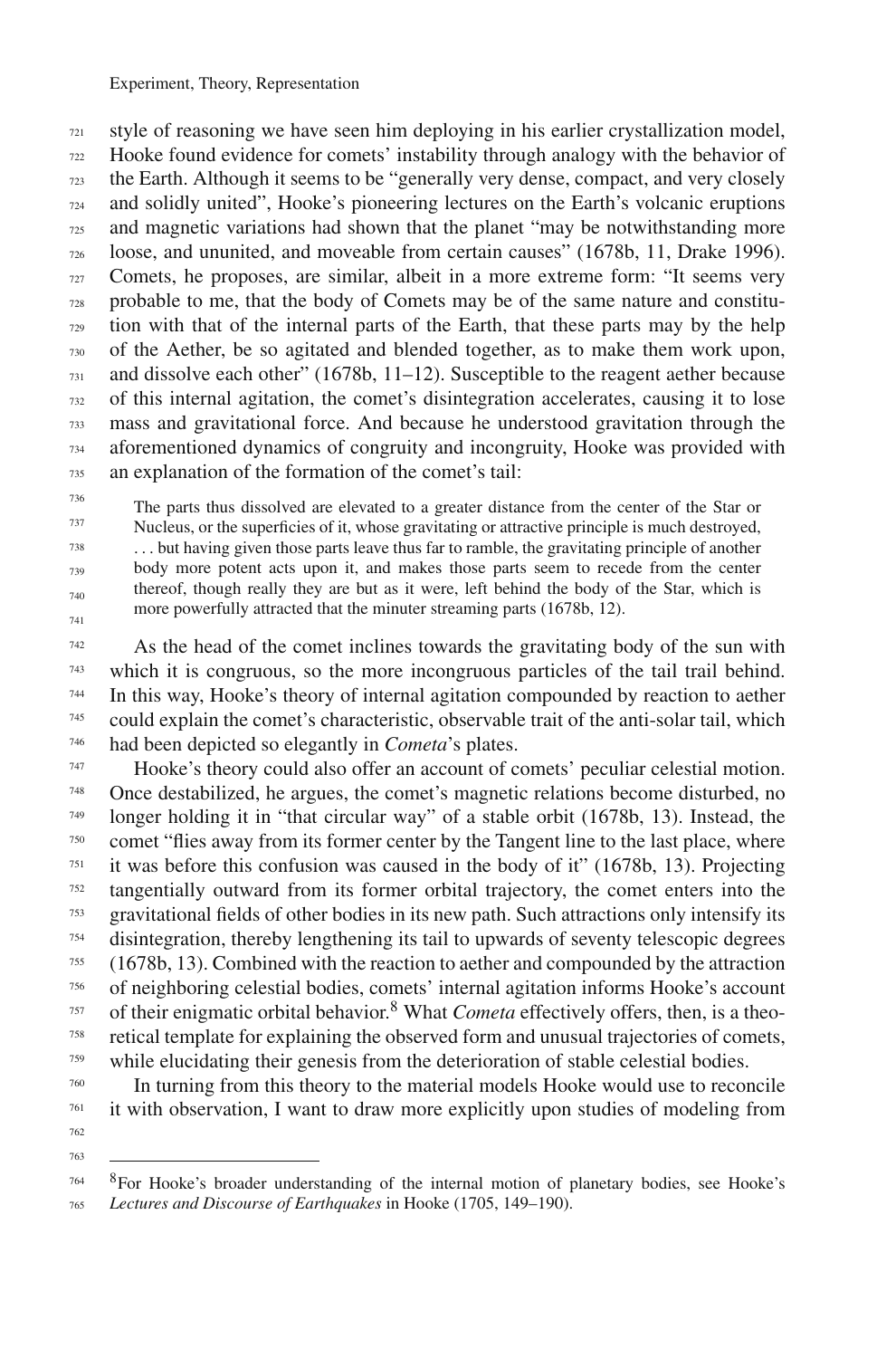766 767 768 769 770 771 772 773 774 775 776 777 778 779 780 recent analytic philosophy of science, which remain largely unknown in art history and visual studies. Since the early 1960s, the study of models has occupied center stage in the philosophy of science, and both their relation to theory and to their respective targets have been the subject of heated debate. One crucial argument of this literature has been that models do not simply illustrate or instantiate abstract theories. Instead, they frequently depart in important ways both from the theories they ostensibly embody and the worldly targets they are used to explore. This view has received its most advanced statement within the so-called Models as Mediators project (Morgan and Morrison 1999). Multifarious in form and often intractable in function, models might thus be said to possess "lives of their own". Because of their partial independence or "autonomy", this literature argues that we see models as standing between—thus, mediating—theory and experimental engagement with nature. Although it is not above critique<sup>9</sup>, this "models-as-mediators" approach is particularly useful for elucidating how Robert Hooke worked with his material representations of comets in the late 1670s.

781 782 783 Once he had set out his theory of their physical form, Hooke offered the reader of *Cometa* a way to "make a perfect representation of the body, and beard [i.e. tail] of the Comet" (1678b, 31). As he directs:

784 785 786 787 788 Take a very clear long Cylindrical Glass, which may hold about a quart of water; fill it three quarters full with water, and put into it a quarter of a pound of Oyl of Vitriol [sulfuric acid], and in the midst of this suspend by a small silver wire, a small wax-ball, rould in filings of iron or steel, and you may plainly observe a perfect representation of the Head, Halo, and Beard of the Comet (1678b, 31).

789 790 791 792 793 794 795 796 797 798 799 800 801 802 803 Although I have not been able to replicate this action even to the modest degree of Hooke's crystallization model, the chemistry it requires is relatively simple. The iron in the filings covering the head of the "comet" reacts with the sulfuric acid to create hydrogen gas. These hydrogen bubbles rapidly rise to the surface of the acid solution, which has been diluted with water presumably to control the rate of reaction.[10](#page-17-1) In a general sense, Hooke's account might be read to suggest that the reaction of the acid and the ferrous particles in the wax ball yields a visual effect resembling his target system; the bubbling ball looked like a comet. Yet, Hooke's model repays consideration in different sense—one wherein observation and manipulation of this strange, effervescent cocktail leads to knowing about extraterrestrial bodies. For, this model departed in important ways not only from Hooke's observations of meteoric bodies in April 1677, but from his theory of comets more broadly. How and exactly what this mediating model represented thus needs to be examined carefully.

804 805 To elaborate these points, I want to make use of the "DDI" (denotation, demonstration, and interpretation) analysis put forward by philosopher of science R.I.G.

<sup>806</sup> 807

<sup>808</sup>  $9^9$ For a critique, see Giere [\(1999\)](#page-24-15).

<span id="page-17-1"></span><span id="page-17-0"></span> $800$  $10<sub>I</sub>$  I thank David Tirrell and Tony Jia for discussing this action with me.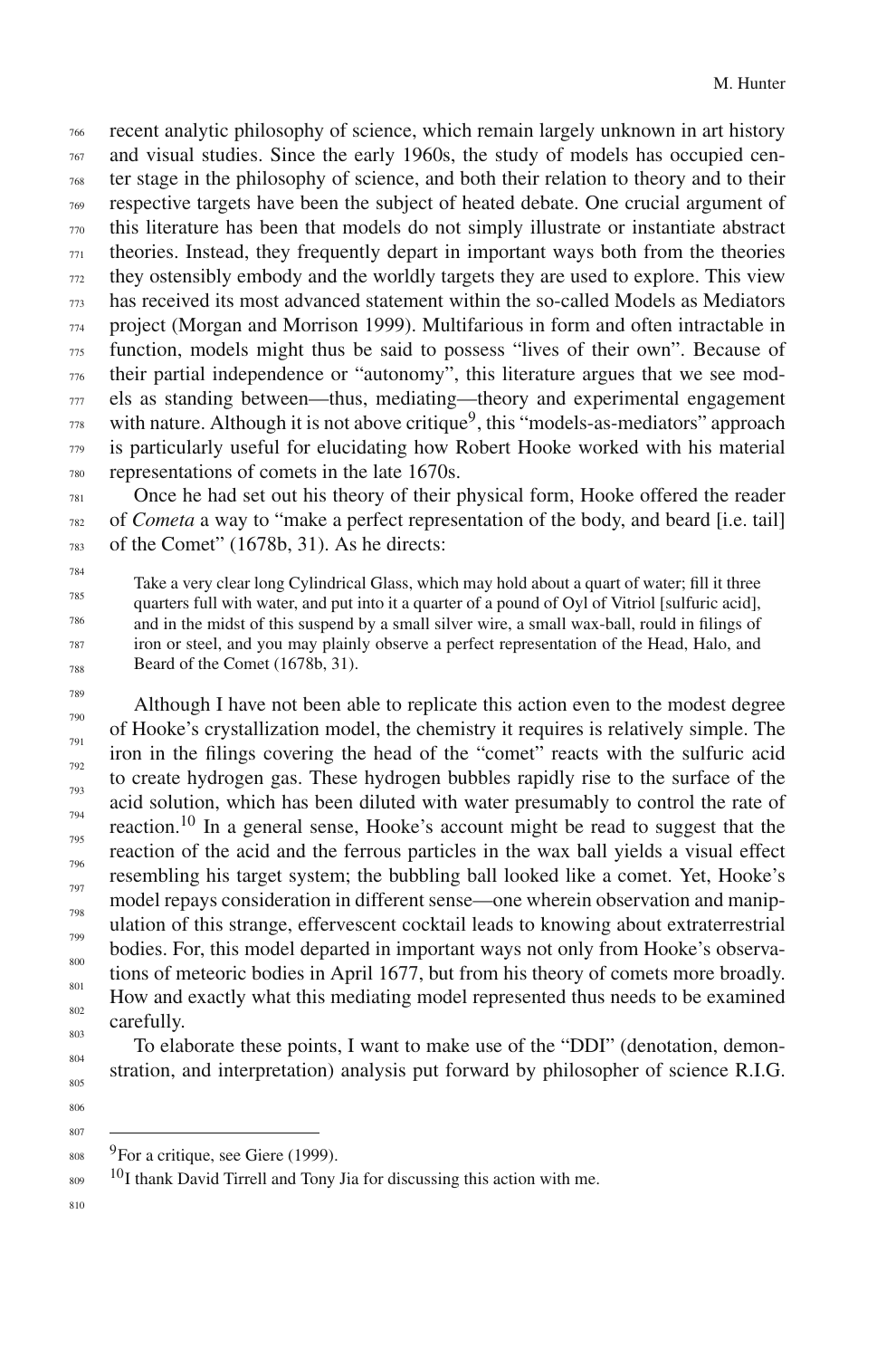$811$  $812$ 813 814 815 816 817 818 819 820 821  $822$ 823 824 825 826 827 828 829 830 Hughes (1997). Although but one of several approaches to the study of models available within recent philosophy of science, Hughes' account is particularly useful here insofar as it specifically avoids appeal to mimesis. Instead, integrating Nelson Goodman's claim that resemblance is neither a necessary nor sufficient condition for representation, Hughes' analysis can help us to peel back the veneer of plausibility that attends to Hooke's model and to schematize its structure. First, following Hughes' approach, we need to isolate what the model denotes. The wax ball in the model denotes the solid core of the comet, which Hooke had theorized "to be made of solid matter, not fluid; that the body of it especially, is considerably dense, but that the haziness or Coma about it is much more rarified, and the tail thereof is most of all" (1678b, 9). Secondly, the dramatic reaction of the comet to surrounding aether is denoted in the model by the evolution of hydrogen gas from the iron and sulfuric acid. As with comets, Hooke observed, "the menstruum falling on, or dissolving the iron, there is a continual eruption of small bubbles, and dissolv'd particles from the sides of this body" (1678b, 31–32). Finally, the force of solar gravitation that produces the comet's characteristic tail is denoted in the model by the gravitation of the earth upon the glass tube and its contents. "Being of a much lighter consistence than the anbient liquor", Hooke explains, bubbles in the glass tube denote the particles that "are by the greater gravity of that, continually protruded upwards" to simulate the tail of the comet (1678b, 32).

831 832 833 834 835 836 837 838 839 840 841 842 In the second stage of schematic analysis that Hughes calls "demonstration", we set out how the representational terms of the model can lead to new understanding of the target. Hooke explains this dynamic in the following way: "If we suppose the Aether to be somewhat analogous to a menstruum, and that there is a gravitation towards the center of the Sun, if the Nucleus or head of the Comet be supposed such a dissoluble substance, the phaenomena of the shape of the Comet may, I think, be rationally explained" (1678b, 32). Having appointed denotational values to humble materials and forces, Hooke's model provides a scenario in which the consequent effects may be observed. Visualizing the comet as a field of ferrous particles reacting with sulfuric acid, the material model creates an opportunity to observe the simulated forces of gravitation and aether-resistance upon elusive meteoric bodies, which could never be examined "first hand".

843 844 845 846 847 848 849 What makes this model especially interesting are the ways in which Hooke sought to gain cognitive purchase on comets through reconciling study of this materialization with observational data. Although our only surviving evidence of Hooke's actual work with his model comes from the following remarks, he makes clear that observation and manipulation of the bubbling wax ball could enable the scientist to "interpret" (in Hughes' terminology) the relations between model and target phenomena. So Hooke claims:

850

851 852 853 854 By this Hypothesis [i.e. the model] the phaenomena of the Comet may be solved; for hence 'tis easie to deduce the reason why the Beard grows broader and broader, and fainter and fainter towards the top: why there is a Halo about the body; for this will appear clearly in the experiment: why the Beard becomes a little deflected from the body of the Sun; for if the dissolving Ball be by the wire mov'd either this way or that way, the arising steam or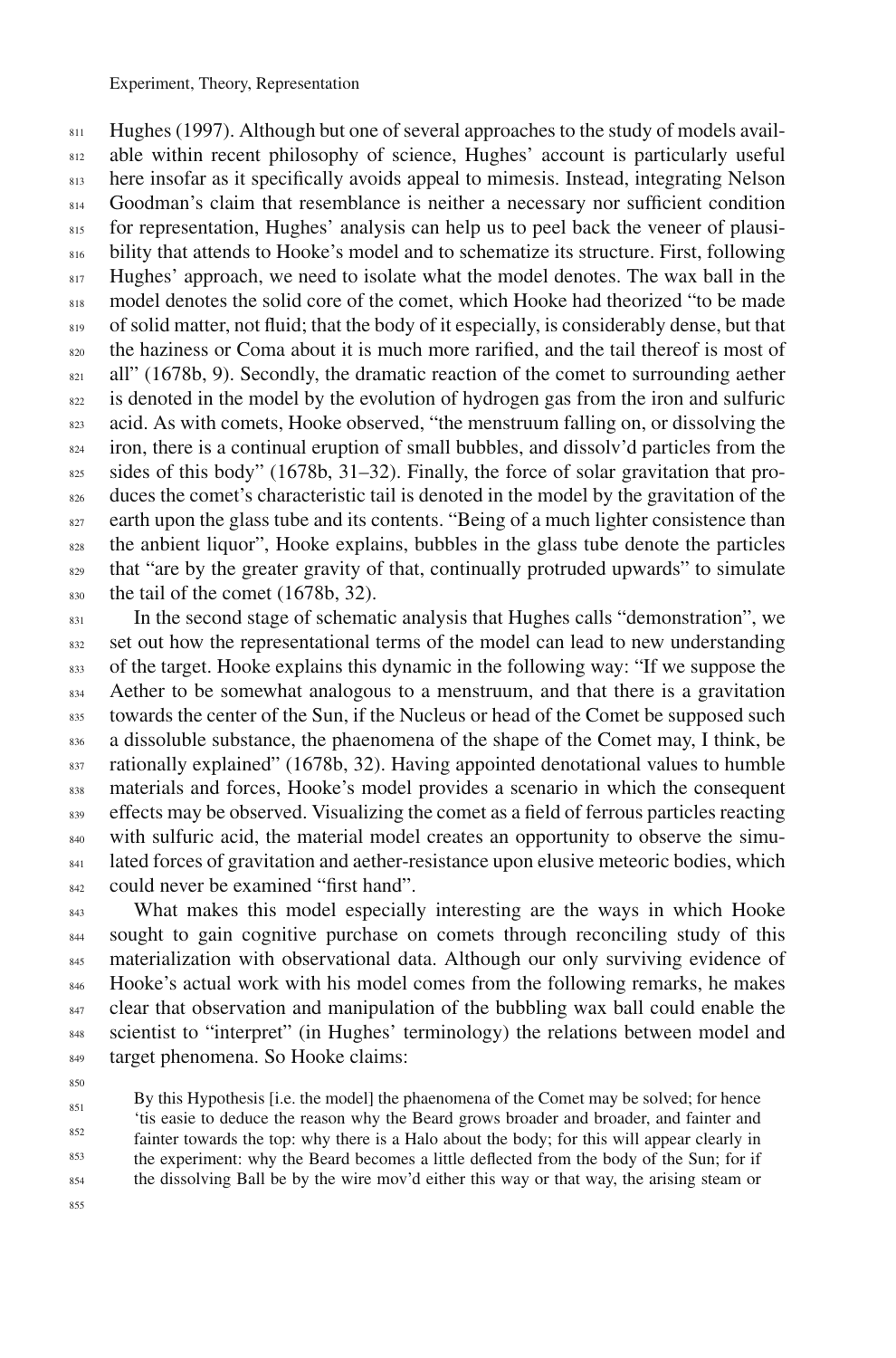$856$  $857$ 858 bubbles will bend the contrary: *...* by this supposition also 'twill be easie to explicate why the beard is sometime bended, and not straight, and why it is sometimes brighter upon the one side than upon another? why the bottom of it is more round, and the other sides more undefin'd; and divers of the like phaenomena (1678b, 32).

859

860 861 862 863 864 865 866 867 By Hooke's analysis, observation and intervention into the behavior of the material model—including moving the wax ball "this way or that"—calls attention to phenomena observable in comets themselves. The bent stream of bubbles caused by manipulation of the model allows the investigator to hypothesize the presence of similar effects in the target system and to draw inferences about their causes. In this way, the model possesses what Hughes calls an "internal dynamic" that enables the user to draw "hypothetical conclusions about the world over and above the data we started with" (1997, S331).

868 869 870 871 872 873 874 875 876 877 878 879 880 881 882 883 884 885 886 887 888 How exactly did this chemical cocktail thereby represent Hooke's comet? Ingenious as this material model was, it stood in uncomfortable relation both to crucial aspects of Hooke's theory of comets and to what he had actually observed in April 1677. As we have seen, Hooke made much of the ability of his bubbling wax ball to model the reaction between aether and the meteoric body that created the comet's tail. Yet, by privileging factors that could be admirably visualized in the model such as dissolution in a reagent and its response to the force of gravity, Hooke had to compromise a crucial piece of his comet theory. After all, he had claimed that what made comets exhibit behavior so notably different from other satellites similarly exposed to the corrosive effects of aether was their extreme inter-nal agitation.<sup>[11](#page-19-0)</sup> In concert with the action of the aether, it was this internal activity that Hooke theorized as causing the destabilization of the proto-comet's gravitational and magnetic properties, while completely altering its orbital trajectory. In his material model, however, the decomposition of the comet was simulated as an exclusively and literally superficial process. The reader had been told how the solid wax core should be "rould in filings of iron or steel" (1678b, 31). It would be fascinating to know if and how Hooke might have attempted to engineer a model closer to his theory that could simultaneously deteriorate from discrete, yet complementary, internal and external causes. Nonetheless, the evidence we have suggests that the materiality of Hooke's made-model not only simplified but significantly departed from this crucial component of his comet theory.

889 890 891 892 893 894 895 More problematic for Hooke was the fact that the wax ball also failed to match a key feature of observed comets: the model could not generate light.<sup>[12](#page-19-1)</sup> Here too the philosophical literature on mediating models is instructive. What this literature has emphasized is that because models can represent their targets only partially, scientists frequently compensate by generating numerous different models of any given system under examination. The various different models of the nucleus used in physics are exemplary. As Margaret Morrison and Mary S. Morgan observe: "Each

<sup>898</sup>  $11$  Hooke did not know that the earth too possesses an antisolar ion tail; see Yeomans [\(1990,](#page-26-10) 352).

<span id="page-19-1"></span><span id="page-19-0"></span><sup>89&</sup>lt;sup>o</sup> 900  $12$ In 1682, Hooke described a revised version of this material model that could produce light; see Hooke [\(1705,](#page-25-6) 167).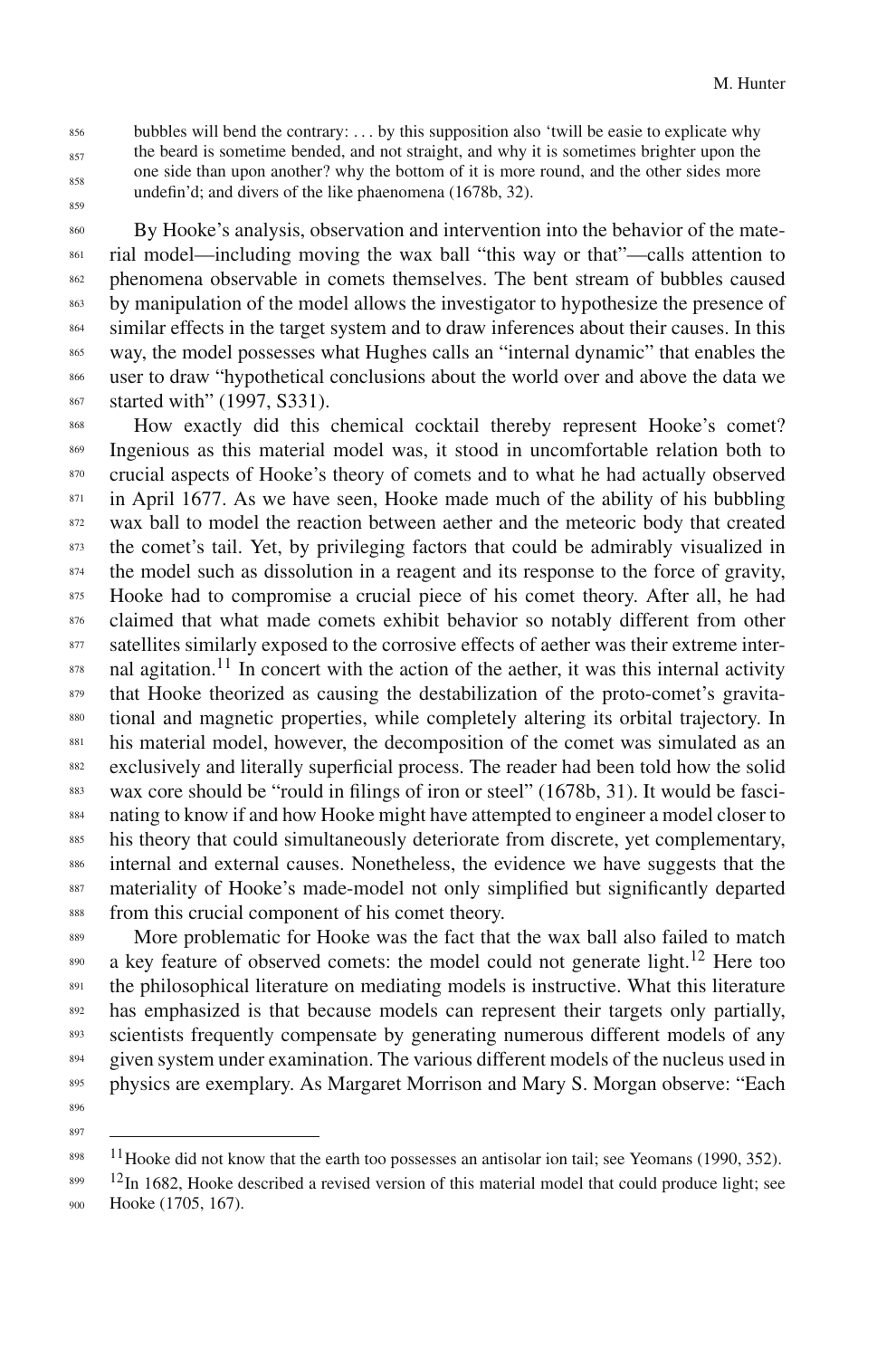$001$  $0<sup>2</sup>$ 903 904 905 906 907 908 909 910 911 912 913 914 individual model fails to incorporate significant features of the nucleus, for example, the liquid drop [model] ignores quantum statistics and treats the nucleus classically. While others ignore different quantum mechanical properties, they nevertheless are able to map onto technologies in a way that makes them successful, independent sources of knowledge" (1999, 23–24). Hooke's response to the limits of his wax-ball comet model is telling in this way. Conceding its inability to explain the important, observed feature of luminescence, Hooke concludes *Cometa* by canvassing a wide field of other possible models for comets' generation of light. "Decaying fish, rotten wood, glow-worms, &c." are all offered as possible analogues before Hooke introduces a new set of models (1678b, 46). A comet's luminous head, he postulates, is like a torch or a battery of cannons whose "blazing Granadoes or Fire-balls" follow the parabolic motion of projectiles as established by seventeenth century physics and so we see visualized in a compelling diagram also provided in *Cometa* (1678b, 46, 48) (Fig. [2\)](#page-2-0).

915 916 917 918 919 920 921 922  $923$ 924  $925$ 926 927  $928$ Although these postulations are given little further treatment, Hooke's tactical or pragmatic approach to representation becomes increasingly clear over the course of *Cometa*. None of his various comet models can promise to fully reconcile theory and observation. But each can denote discrete, appointed features and thereby offer to bring aspects of cometary phenomena into demonstration and interpretation. Stating a veritable motto of this approach to representation, Hooke concludes of his models that comets are "in some things analogous to the one, and somewhat to the other, though not exactly the same with either" (1678b, 47). By way of conclusion, I want to suggest how historians of art might productively learn from this representational pragmatism, particularly as we study visual practices generated at the boundaries of early modern art and science. Beyond the important insight it offers to the historical context of Robert Hooke and his colleagues, though, this analysis also allows us to reconsider the integral problems shared by students of the visual and philosophers of science on a larger scale.

- 929 930
- 931

936

#### 932 933 934 935 **It Behove Them, Who Professe the Knowledge of Nature or Reason, Rightly to Apprehend the Severall Waies Whereby They may be Expressed**

937 938 939 940 941 942 943 944 945 Trained as a painter and gifted as an experimenter, English philosopher Robert Hooke has risen to prominence in recent historical studies that have celebrated the connections between visual art and the "new sciences" of seventeenth century Europe. The lavish plates of Hooke's *Micrographia* have been repeatedly cited as evidence of this union. Made from observations with optical instruments, they suggest both the keen-eyed attentiveness to optical detail seen in seventeenth century painting and the guiding imprint of a novel conception of experiment—the production of new facts about nature through what Francis Bacon called the "vexations of art". By contrast, as has been the case more broadly (Hopwood and de Chadarevian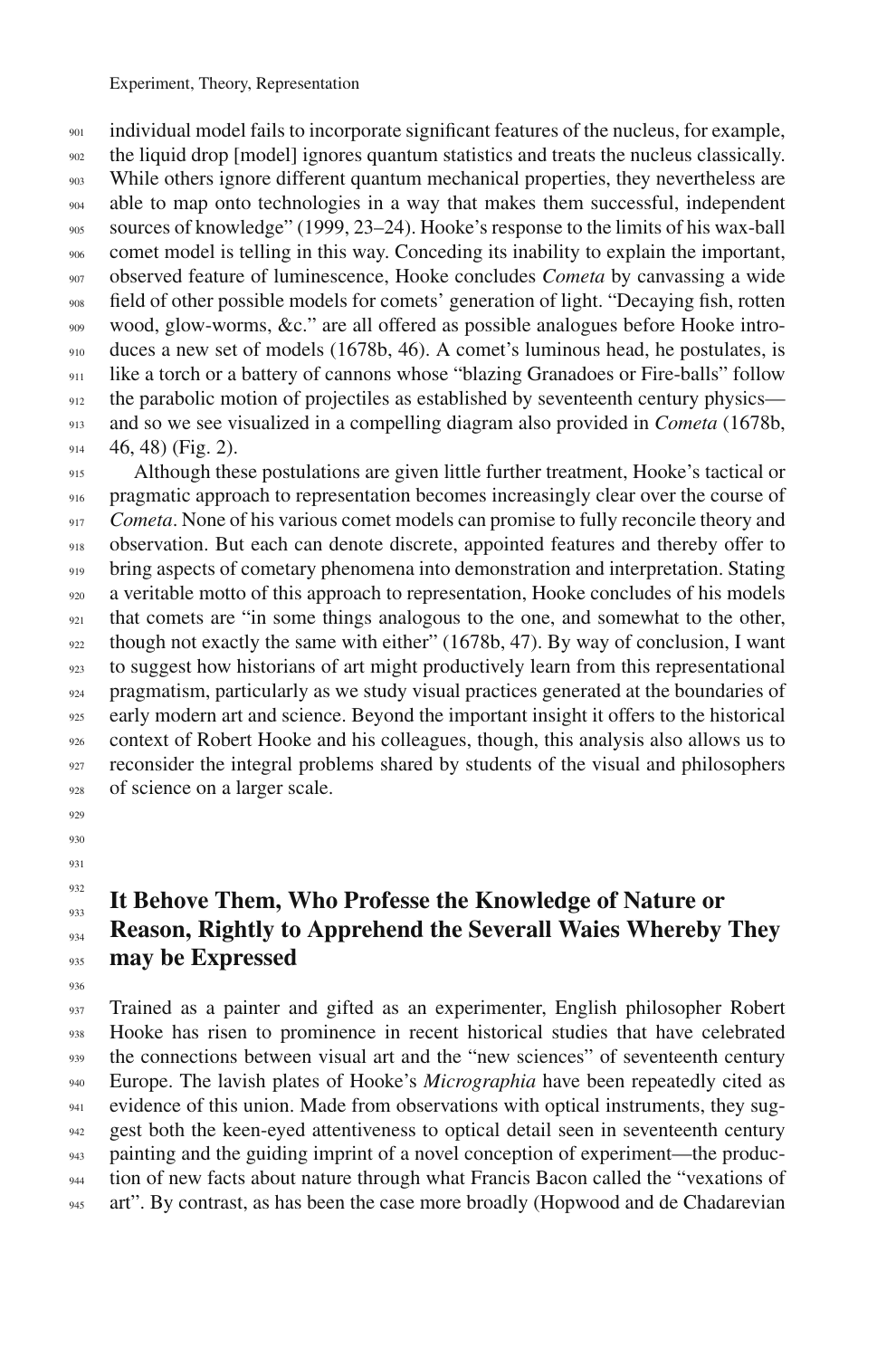946 047 948 949 950  $051$  $052$ 953 954  $055$ 956 957 958 2004), Hooke's material models have received markedly less attention.<sup>[13](#page-21-0)</sup> Reasons for this neglect are perhaps not difficult to find. Unlike the stunning illustrative plates of *Micrographia*, *Cometa* or Hooke's numerous other publications, no direct physical evidence is known to survive from his material models. In this way, they challenge both the time-honored methods of art-historical analysis and the favor for material culture exhibited in recent history of science (Galison [1997,](#page-24-9) Daston 2004). To make matters worse, no physical evidence may *ever* have existed of these models. As we have seen, it is difficult to know if and how Hooke's crystallization model—a representation wherein bullets with imagined properties were used to generate behavior of theoretical entities—ever actually required physical objects. Treading such uncomfortable ground between categories of experiment and theory, Hooke's models were strange, intermediary enterprises that could answer exactly to neither category and that departed in important ways from both.

959 960 961 962 963 964 965 966 967 968 969 970 971 072 973 974 975 976 977 978 979 980 981 982 With these doubts in mind, we might return to the quasi-existential question sketched at the outset. Why exactly should art historians or other students of the visual bother with these baffling activities which only seem to complicate the attractive, available view of Hooke and his colleagues as able copyists of natural facts? As is implicit in the foregoing argument, what I see as at stake in engaging with the evidence of material models are matters essential to the historical understanding of early scientific visuality and to the conceptual vitality of the art/science conversation. I will treat the historical argument first. We know that early scientific bodies like the Royal Society of London were organized around and gave particular privilege to experimental trials. However, as is revealed in the work of Robert Hooke, the Royal Society's central experimental performer and theorist, trials that initially appear to be clear-cut cases of experimentation may actually be better understood as varieties of representation. If glimpsed only fragmentarily through the modest sampling presented here, these models were various in form and diverse in function; they deployed varieties of representational strategy and were allotted different degrees of cognitive value. Now, such interest in employing a broad range of representations and commanding an expanded field of visual activity are importantly commensurate with the evidence of recent historical studies, which are altering our apprehension of visuality in the early Royal Society. If recent studies have shown how Hooke and Wren were polymathic masters of drawing, architecture, surveying and numerous other visual practices, their scientific colleagues in the Royal Society's ambit were no less inclined to experimenting with representation; they contrived ingenious of modes of encryption, pictographic writing, and automated notation along with forays into optical projection and anamorphic wizardry.<sup>14</sup>

983 984 985 986 The crucial, historical point to be apprehend here is that those in the early scientific community identified such polymorphous visual fluency as a *virtue*. Not long before he served as a mentor to Robert Hooke at Oxford, catalyst of seventeenth century English science John Wilkins published a text on cryptography. Therein,

<sup>080</sup>  $13$ A rare exception here is Iliffe [\(1995,](#page-25-14) esp. 293–299).

<span id="page-21-1"></span><span id="page-21-0"></span><sup>990</sup> <sup>14</sup>For extended discussion, images and further bibliography, see Hunter (2007).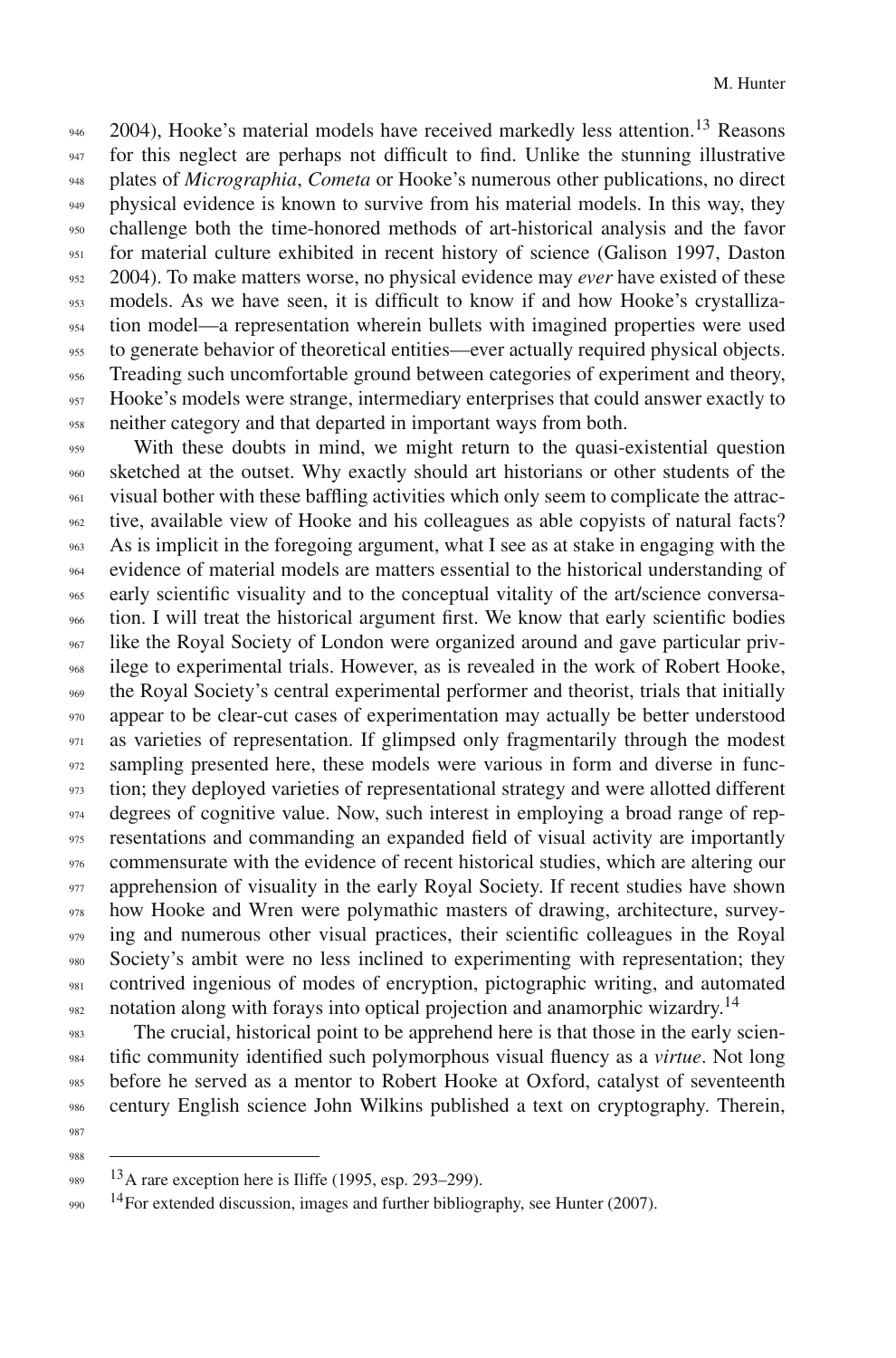## Experiment, Theory, Representation

 $901$  $992$ 993 994 995 996 997 998 999 1000 1001 1002 1003 1004 1005 1006 1007 1008 1009 1010 1011 Wilkins claimed: "As it will concerne a man that deals in trafficke, to understand the severall kinds of money, and that it may be framed of other materialls besides silver and gold, so likewise do's it behove them, who professe the knowledge of nature or reason, rightly to apprehend the severall waies whereby they may be expressed" (1641, 11). If Wilkins' dictum is keenly pertinent for understanding Hooke's approach to modeling as exposited here, it is more broadly instructive for what has emerged as an important direction in recent studies of early modern art and science. As we have seen with Hooke's models of the comet, being able to harness a range of representations culled from the imaginative interpretation of physical processes was critically advantageous to the experimental philosopher. But, this broad-ranging knowledge of physical materials and their imaginative, representational potential was simultaneously crucial to the architectural and other visual activities that Hooke, Wren and others practiced in later Baroque London. Thus, drawing tools from philosophy of science, we may better analyze the diverse representational techniques actually deployed and valued by early experimental philosophers. More fundamentally, we can simultaneously apprehend how diverse forms and functions of visual practice were essential to the science and art engineered by figures like Hooke and Wren. Rather than just reinforcing the familiar linkage of naturalism in painting and empiricism in science, this interpretation would advance by analyzing the performances and procedures at the very center of their scientific community's attention.

1012 1013 1014 1015 1016 1017 1018 1019 1020 1021 1022 1023 1024 1025 1026 1027 1028 1029 This leads to the second, conceptual point. For, what recent work in philosophy asks us to recognize in scientific representations are degrees of complexity, sophistication and, above all, degrees of *distance* from natural targets that are almost entirely absent from humanities-based accounts. In his contribution to this volume, for example, Anjan Chakravartty treats the contention that "descriptions of entities and processes afforded by scientific representations are generally false, strictly speaking", as so uncontroversial a claim that it necessitates no further argument. Cutting directly against the grain of much received wisdom in humanities-based art/science studies, such philosophical work ask us to see scientific models as stylized artifacts invested with cognitive value and modified by varieties of imaginative intervention. Introduced into serious games of make-believe, these models can mediate between observables and theory, generating meaningful insight into real-world systems even as they are highly indifferent to particular facts about their targets. To art historians and humanists more generally, questions of how ostensibly fictional objects can be invested with imaginative values and take on "lives of their own" are not marginal matters. As only the seminal volumes of David Freedberg [\(1989\)](#page-24-16), Hans Belting (1994) and W.J.T. Mitchell [\(2005\)](#page-25-15) need indicate, such questions are absolutely central to the Western artistic tradition.

1030 1031 1032 1033 1034 1035 In thinking with this research in philosophy of science, then, historians of art might reconsider both the conception of scientific representation now dominant in the humanities and the archive from which that conception has been drawn. As noted at the outset, pictures and illustrations have long served humanists as the crucial evidence of representation in science. These pictures have also come to be seen not only as the key archive of scientific representation but also the acme of its aspirations. So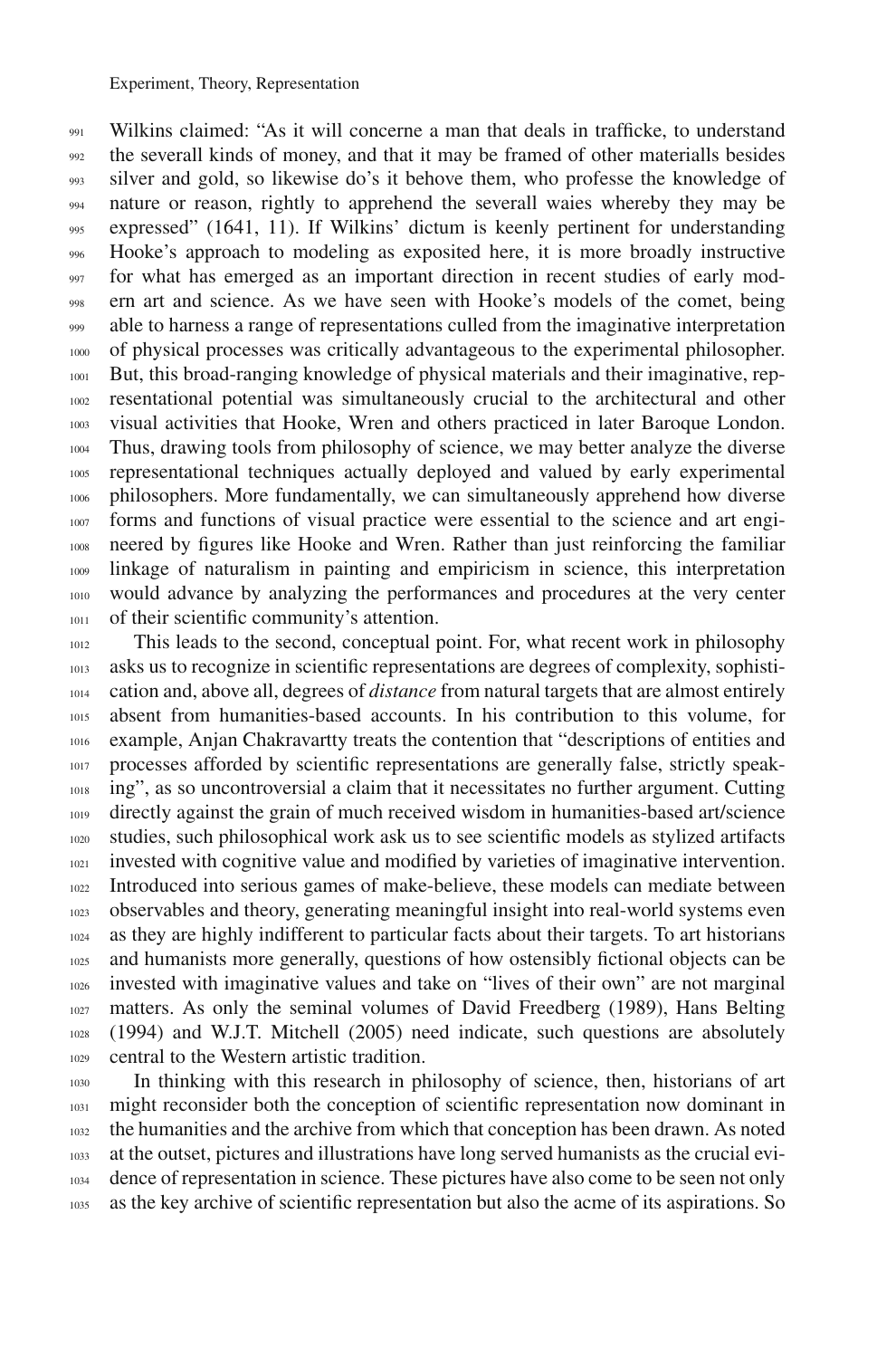1036 1037 1038 1039 1040 1041 1042 1043 1044 1045 1046 1047 Robert Hooke's work examined here suggests, though, pictorial artifacts constitute only a fragmentary component of the highly imaginative, stylized ways in which natural objects may be manipulated, fictionalized and performed as representations to advance scientific understanding. Examining exactly what these "clever objects" are and how they embody, direct or inform imaginative thought are questions we might begin to ask. But, these are questions we can also share. For if we can learn from the methods and ethos of recent philosophy of science, so art historians can bring to discussion the discipline's rich tradition of thinking about the properties of the aesthetic object and the various powers over the imagination latent to it. Our conversation need not be to explain "Art" by virtue of "Science" (or vice versa), but to theorize the representational practices that run between them and beyond them.

1048 1049 **Acknowledgments** Thanks to Moti Feingold, Tarja Knuuttila and, especially, to Roman Frigg for comments on previous drafts of this essay.

1050 1051

#### 1052 **References**

- 1053
- 1054 1055 Alpers, S. (1983), *The Art of Describing: Dutch Art in the Seventeenth Century*. Chicago: University of Chicago Press.
- <span id="page-23-3"></span>1056 Aristotle (1987), *The Poetics of Aristotle*, trans. S. Halliwell. London: Duckworth.
- <span id="page-23-6"></span>1057 Baird, D. (2004), *Thing Knowledge: A Philosophy of Scientific Instruments.* London: University of California Press.
- 1058 1059 Bellori, G. P. (2005), *The Lives of the Modern Painters, Sculptors and Architects*, trans. A.S. Wohl. Cambridge: Cambridge University Press.
- 1060 1061 Belting, H. (1994), *Likeness and Presence: A History of the Image before the Era of Art*, trans. E. Jephcott. Chicago: University of Chicago Press.
- 1062 Bennett, J., et al. (2003), *London's Leonardo: The Life and Work of Robert Hooke*. Oxford: Oxford University Press.
- 1063 1064 Bermingham, A. (2000), *Learning to Draw: Studies in the Cultural History of a Polite and Useful Art*. New Haven: Yale University Press.
- <span id="page-23-4"></span>1065 1066 Braider, C. (2004), *Baroque Self-Invention and Historical Truth: Hercules at the Crossroads.* Aldershot: Ashgate.
- <span id="page-23-2"></span>1067 Bredekamp, H. (2000), "Gazing Hands and Blind Spots: Galileo as Draftsman", *Science in Context* 13, 3–4: 423–462.
- <span id="page-23-1"></span>1068 1069 Chapman, A. (1996), "England's Leonardo: Robert Hooke (1635–1703) and the Art of Experiment in Restoration London", *Proceedings of the Royal Institution of Great Britain* 67: 239–275.
- 1070 Cole, W. (ca. 1692), MS 1078. Wellcome Library, London.
- 1071 Cooper, M. (2003), *'A More Beautiful City': Robert Hooke and the Rebuilding of London after the Great Fire.* Sutton: Thrupp-Stroud.
- 1072 1073 Crombie, A. C. (1994), *Styles of Scientific Thinking in the European Tradition*. vol. II. London: Duckworth.
- <span id="page-23-7"></span>1074 Daston, L. (ed.) (2004), *Things That Talk: Object Lessons from Art and Science*. New York: Zone.
- 1075 Daston, L. and Galison, P. (2007), *Objectivity*. New York: Zone.
- 1076 Drake, E. T. (1996), *Restless Genius: Robert Hooke and his Earthly Thoughts.* New York: Oxford University Press.
- <span id="page-23-8"></span>1077 1078 Edgerton, S. Y. Jr. (1984), "Galileo, Florentine 'Disegno,' and the 'Strange Spottednesse' of the Moon'", *Art Journal* 44, 3: 225–232.
- <span id="page-23-5"></span><span id="page-23-0"></span>1079 1080 Ehrlich, M. E. (1992), "Mechanism and Activity in the Scientific Revolution: The Case of Robert Hooke", *Annals of Science* 52: 127–151.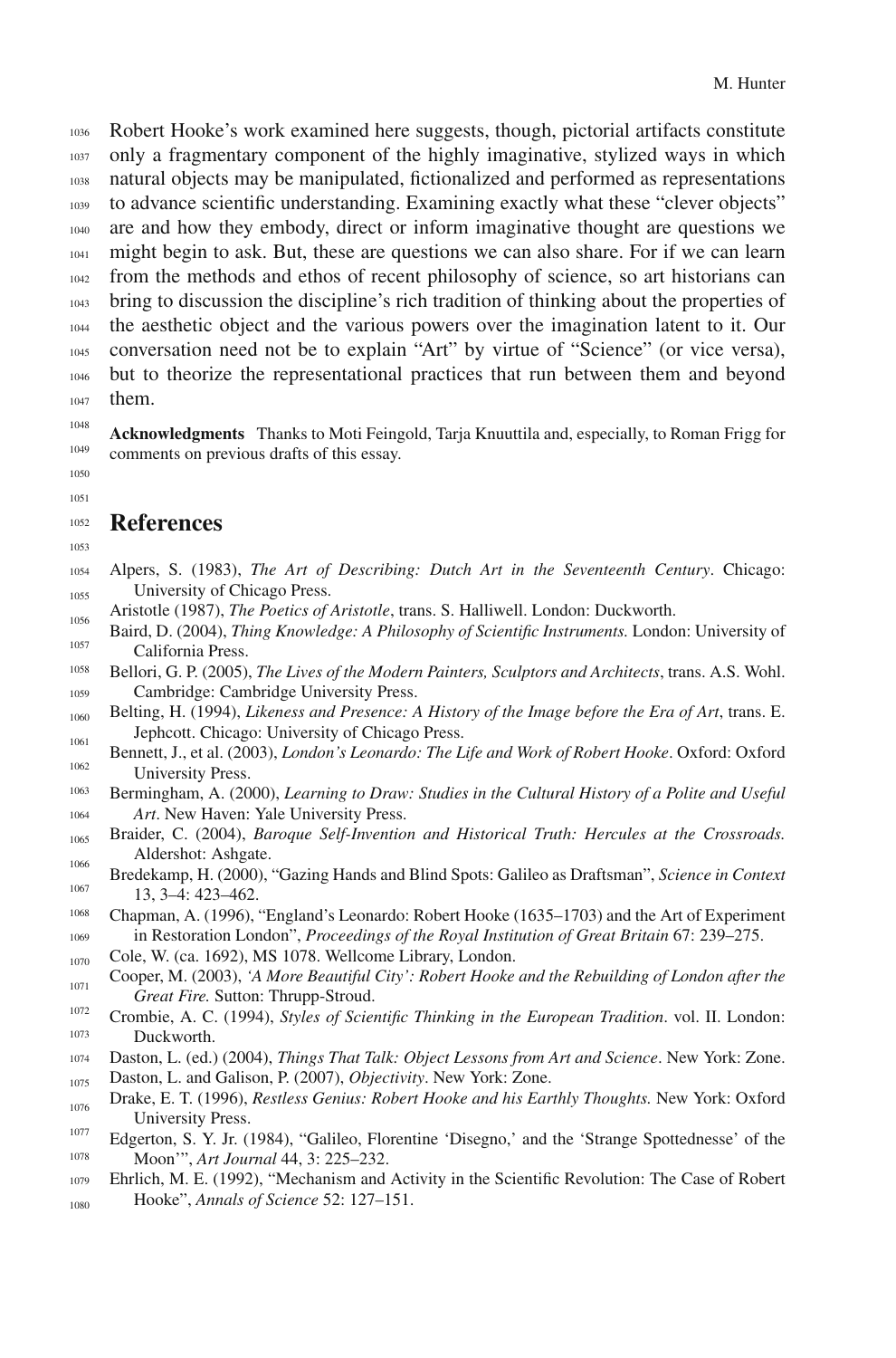- 1081 Elkins, J. (1999), *The Domain of Images*. Ithaca: Cornell University Press.
- <span id="page-24-6"></span>1082 Elkins, J. (2007), *Visual Practices Across the University*. Munich: Wilhelm Fink Verlag.
- <span id="page-24-7"></span>1083 Elkins, J. (2008), *Six Stories from the End of Representation: Images in Painting, Photography,*
- 1084 *Astronomy, Microscopy, Particle Physics, and Quantum Mechanics, 1980–2000*. Stanford: Stanford University Press.
- <span id="page-24-8"></span>1085 1086 Freedberg, D. (1989), *The Power of Images: Studies in the History and Theory of Response*. Chicago: University of Chicago Press.
- <span id="page-24-16"></span>1087 1088 Freedberg, D. (2002), *The Eye of the Lynx: Galileo, His Friends and the Beginnings of Modern Natural History*. Chicago: University of Chicago Press.
- <span id="page-24-2"></span>1089 Frigg, R. (2006), "Scientific Representation and the Semantic View of Theories", *Theoria* 55: 49–65.
- 1090 1091 Frigg, R. (2009), "Models and Fictions", *Synthese*; preprint available at http://www.lse. ac.uk/collections/CPNSS/projects/ContingencyDissentInScience/DP/DPFriggOnline0508.pdf
- 1092 1093 1094 Frigg, R. and Hartmann, S. (2006), "Models in Science", in E. N. Zalta (ed.), *Stanford Encyclopedia of Philosophy*, http://plato.stanford.edu/archives/spr2006/entries/modelsscience/
- 1095 Fyfe, G. and Law, J. (eds.) (1988), *Picturing Power: Visual Depiction and Social Relations*. London: Routledge.
- 1096 1097 Gal, O. (2002), *Meanest Foundations and Nobler Superstructures: Hooke, Newton, and the "Compounding of the Celestiall Motions of the Planetts".* London: Kluwer.
- <span id="page-24-13"></span>1098 Galilei, G. (1974), *Two New Sciences*, trans. S. Drake. Madison: University of Wisconsin Press.
- 1099 1100 Galison, P. (1997), *Image and Logic: A Material Culture of Microphysics.* Chicago: University of Chicago Press.
- <span id="page-24-9"></span>1101 Gibson-Wood, C. (2000), *Jonathan Richardson: Art Theorist of the English Enlightenment.* New Haven: Yale University Press.
- <span id="page-24-1"></span>1102 1103 Gibson-Wood, C. (2002), "Picture Consumption in London at the End of the Seventeenth Century", *Art Bulletin* 84, 3: 491–500.
- <span id="page-24-4"></span>1104 1105 Giere, R. (1999), "Using Models to Represent Reality", in L. Magnani et al. (eds.), *Model-Based Reasoning in Scientific Discovery*, London: Kluwer, 41–57.
- <span id="page-24-15"></span>1106 Golinski, J. (1989), "A Noble Spectacle: Phosphorous and the Public Cultures of Science in the Early Royal Society", *Isis* 80, 1: 11–39.
- <span id="page-24-5"></span>1107 1108 Gombrich, E. (1961), *Art and Illusion: A Study in the Psychology of Pictorial Representation*. London: Phaidon.
- 1109 1110 Goodman, N. (1968), *Languages of Art: An Approach to a Theory of Symbols*. New York: Bobbs-Merrill.
- 1111 Gouk, P. (1999), *Music, Science and Natural Magic in Seventeenth-Century England.* New Haven: Yale University Press.
- <span id="page-24-12"></span>1112 1113 Hacking, I. (1983), *Representing and Intervening: Introductory Topics in the Philosophy of Natural Science*. Cambridge: Cambridge University Press.
- 1114 1115 Halliwell, S. (2002), *The Aesthetics of Mimesis: Ancient Texts and Modern Problems*. Oxford: Princeton University Press.
- <span id="page-24-3"></span>1116 Henry, J. (1989), "Robert Hooke, the Incongruous Mechanist", in M. Hunter and S. Schaffer (eds.), *Robert Hooke: New Studies*, Woodbridge: Boydell, 149–180.
- <span id="page-24-11"></span>1117 1118 Hesse, M. (1966a), "Hooke's Vibration Theory and the Isochrony of Springs", *Isis* 57, 4: 433–441.
- <span id="page-24-10"></span>1119 1120 Hesse, M. (1966b), *Models and Analogies in Science*. Notre Dame: University of Notre Dame Press.
- <span id="page-24-14"></span>1121 1122 Hockney, D. (2001), *Secret Knowledge: Rediscovering the Lost Techniques of the Old Masters*. New York : Viking Studio.
- <span id="page-24-0"></span>1123 Hooke, R. (1665), *Micrographia: or, Some Physiological Descriptions of Minute Bodies made by Magnifying Glass*. London: John Martyn and James Allestry.
- 1124 1125 Hooke, R. (1678a), *Lectures de Potentia Restitutiva, or of Spring Explaining the Powers of Springing Bodies. To which are Added some Collections*. London: J. Martyn.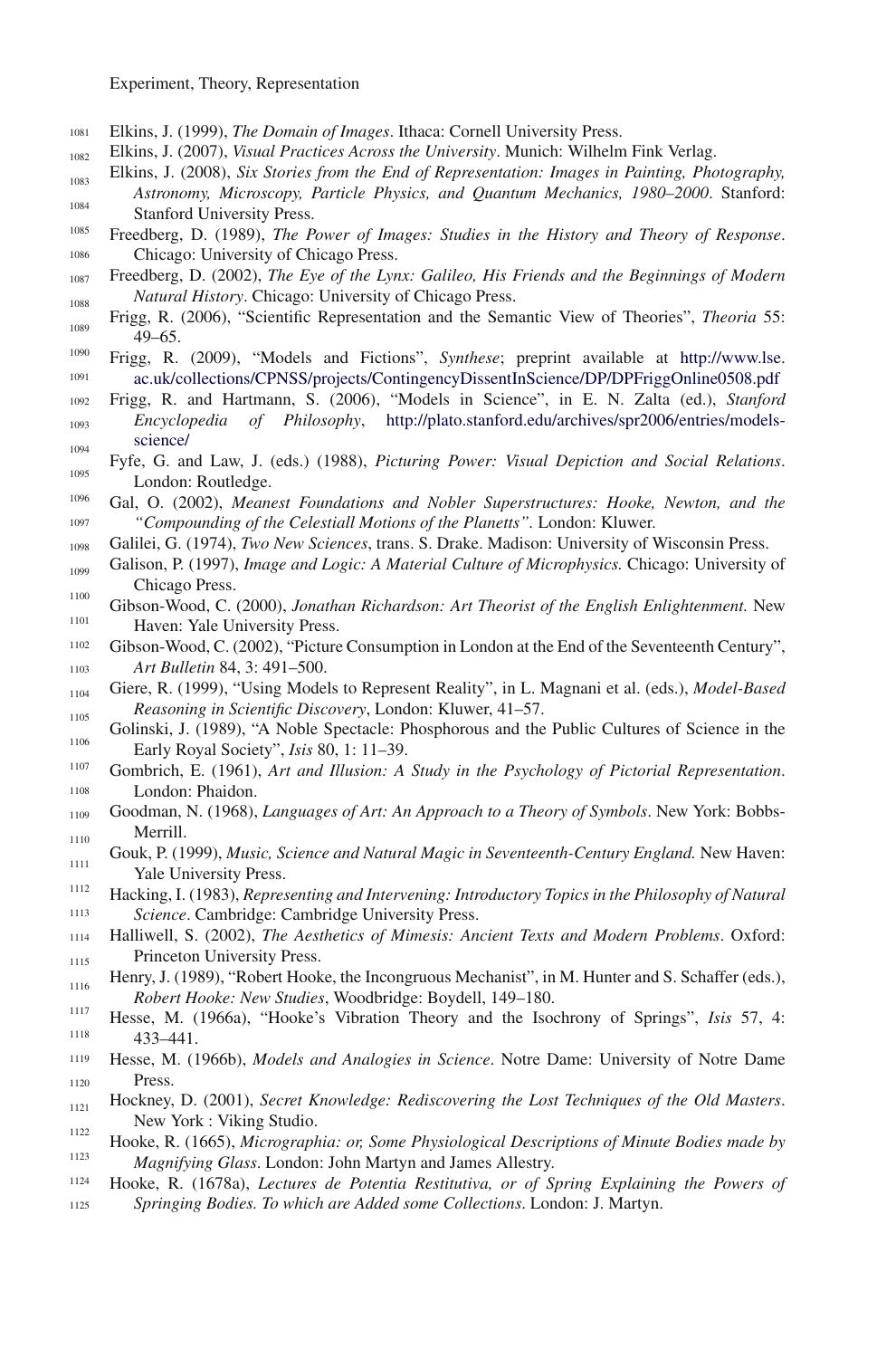- 1126 Hooke, R. (1678b), *Lectures and Collections*. London: J. Martyn.
- 1127 Hooke, R. (ca 1680), MS Sloane 1039. London: British Library.
- 1128 Hooke, R. (1705), *The Posthumous Works of Dr. Robert Hooke*, in R. Waller (ed.), London: S. Smith and B. Walford.
- <span id="page-25-6"></span>1129 1130 Hooke, R. (1726), *Philosophical Experiments and Observations of the Late Eminent Dr. Robert Hooke*, in W. Derham (ed.), London: W. & J. Innys.
- <span id="page-25-9"></span>1131 1132 Hooke, R. (1935), *The Diary of Robert Hooke, 1672–1680*, in H.W. Robinson and W. Adams (eds.), London: Taylor & Francis.
- <span id="page-25-13"></span>1133 1134 Hughes, R. I. G. (1997), "Models and Representation", *Philosophy of Science*, Vol. 64, Supplement. Proceedings of the 1996 Biennial Meetings of the Philosophy of Science Association. Part II: Symposia Papers: S325–S336.
- 1135 1136 Hunter, M. (2007), *Robert Hooke Fecit: Making and Knowing in Restoration London*. PhD Dissertation: University of Chicago.
- 1137 1138 Hunter, M. (2010), "The Theory of the Impression According to Robert Hooke", in M. Hunter (ed.), *Printed Images in Early Modern Britain: Essays in Interpretation*, Aldershot: Ashgate, 164–193.
- <span id="page-25-7"></span>1139 1140 Hunter, M. (1981), *Science and Society in Restoration England.* London: Cambridge University Press.
- 1141 1142 Hunter, M. (2003), "Hooke the Natural Philosopher", in J. Bennett et al. (eds.), *London's Leonardo: The Life and Work of Robert Hooke*, Oxford: Oxford University Press, 105–162.
- <span id="page-25-10"></span>1143 Iliffe, R. (1995), "Material Doubts: Hooke, Artisan Culture and the Exchange of Information in 1670s London", *British Journal for the History of Science* 28 (March 1995): 285–318.
- <span id="page-25-14"></span>1144 1145 Ivins, W. M. Jr. (1938), *On the Rationalization of Sight; with an Examination of Three Renaissance Texts on Perspective.* New York: Metropolitan Museum of Art.
- <span id="page-25-0"></span>1146 1147 Jardine, L. (2003a), *The Curious Life of Robert Hooke: The Man Who Measured London*. London: Harper Perennial.
- <span id="page-25-5"></span>1148 Jardine, L. (2003b), *On a Grander Scale: The Outstanding Career of Sir Christopher Wren*. London: HarperCollins, 2003.
- 1149 1150 Jongh, E. de (1984), "The Art of Describing: Dutch Art in the Seventeenth Century", *Simiolus* XIV/1: 51–59.
- <span id="page-25-3"></span>1151 1152 Kemp, M. (1990), *The Science of Art: Optical Themes in Western Art from Brunelleschi to Seurat*. New Haven: Yale University Press.
- <span id="page-25-2"></span>1153 Koerner, J. (1999), "Factura", *Res* 39 (Autumn): 5–19.
- <span id="page-25-8"></span>1154 Kuhn, T. (1977), *The Essential Tension: Selected Studies in Scientific Tradition and Change*. Chicago: University of Chicago Press.
- 1155 Lee, R. (1940), "*Ut Pictura Poesis*: The Humanistic Theory of Painting", *Art Bulletin* 23: 197–269.
- <span id="page-25-11"></span>1156 1157 Lindberg, D. (1976), *Theories of Vision from Al-Kindi to Kepler*. Chicago: University of Chicago Press.
- <span id="page-25-1"></span>1158 Lüthy, C. (2000), "The Invention of Atomist Iconography", *Max-Planck-Institut für Wissenschaftsgeschichte*, Preprint 141. Berlin.
- 1159 Lynch, M. and Woolgar, S. (eds.) (1990), *Representation in Scientific Practice*, London: MIT Press.
- 1160 Marin, L. (1986), "In Praise of Appearance", *October* 37: 98–112.
- <span id="page-25-4"></span>1161 Marin, L. (1995), *To Destroy Painting*, trans. M. Hjort. Chicago: University of Chicago Press.
- 1162 1163 Meinel, C. (2004), "Molecules and Croquet Balls", in S. de Chadarevian and N. Hopwood (eds.), *Models: The Third Dimension of Science*, Stanford: Stanford University Press, 242–275.
- <span id="page-25-12"></span>1164 Mitchell, W. J. T. (2005), *What Do Pictures Want? The Lives and Loves of Images*. Chicago: University of Chicago Press, 2005.
- <span id="page-25-15"></span>1165 1166 Morgan, M. S. and Morrison, M. (eds.) (1999), *Models as Mediators: Perspectives in Natural and Social Science*. Cambridge: Cambridge University Press.
- 1167 1168 Muller, J., et al. (eds.) (1984), *Children of Mercury: The Education of Artists in the Sixteenth and Seventeenth Century*. Providence: Brown University Press.
- 1169 Newton, I. (1989), *Mathematical Principles of Natural Philosophy*, trans. A. Motte. Chicago: University of Chicago Press.
- 1170